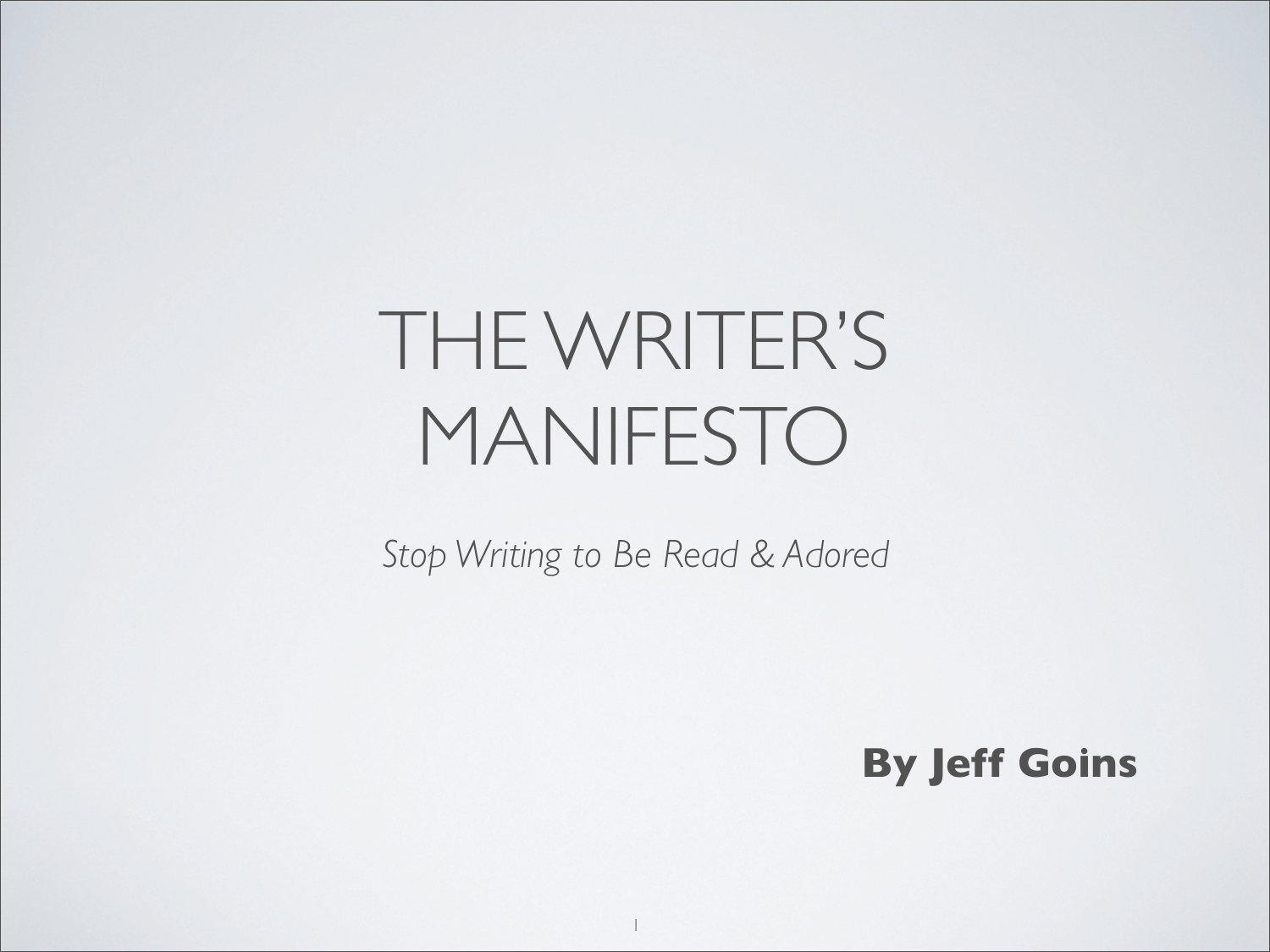### CONTENTS

**PART 1 [The End](#page-2-0)** (A Good Place to Begin)

**PART 2 [Call to Arms](#page-11-0)** (A Battle Cry for Those Who Will Hear)

**PART 3 [Beginning](#page-32-0)** (Where You Must Decide to Start)

#### **FINALE [Taking the Next Step](#page-38-0) [Join the Community](#page-39-0) [Share This Manifesto](#page-40-0)**

**[ACKNOWLEDGMENTS](#page-41-0)**

**[ABOUT THE AUTHOR](#page-42-0)**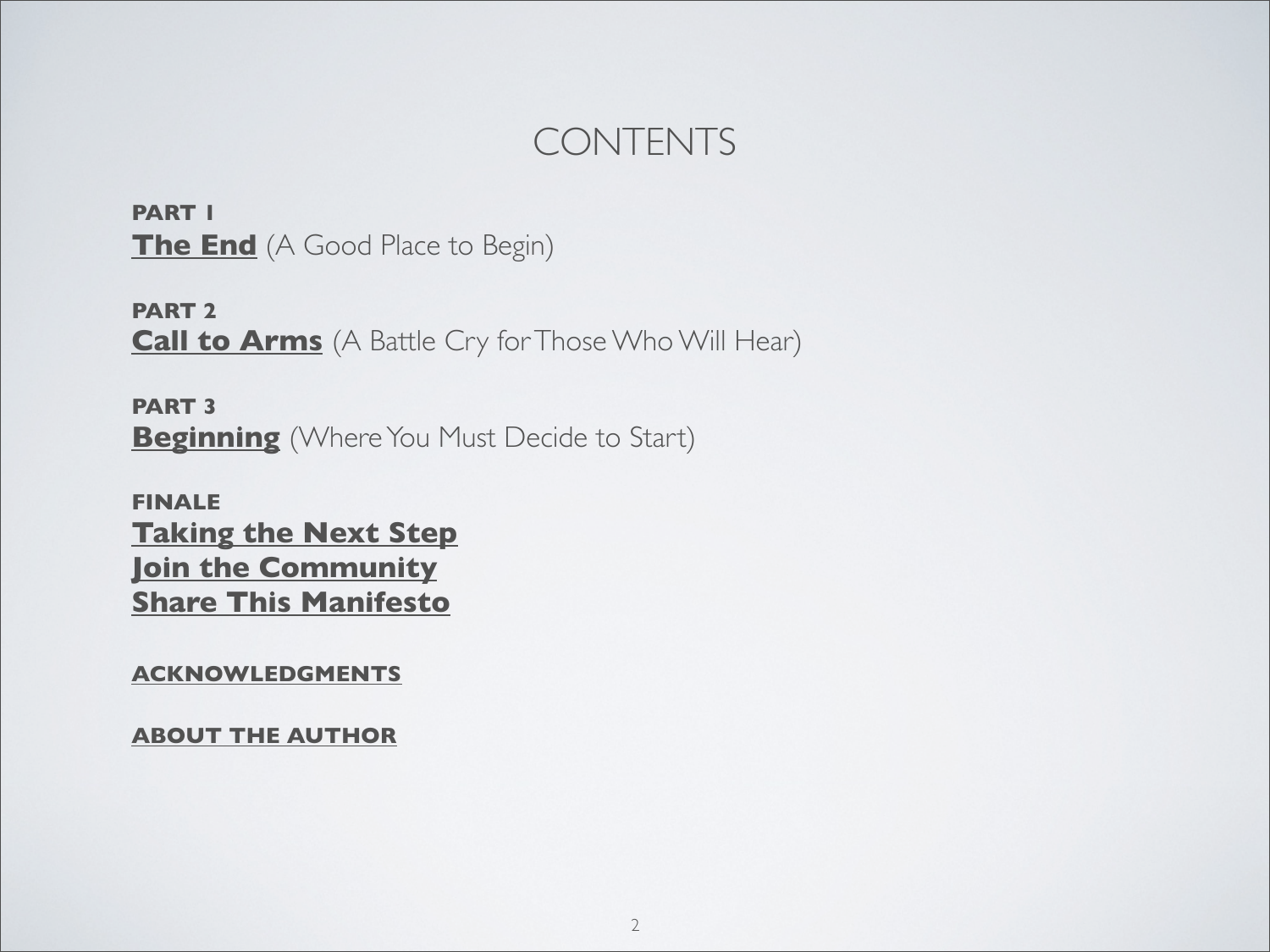# <span id="page-2-0"></span>THE END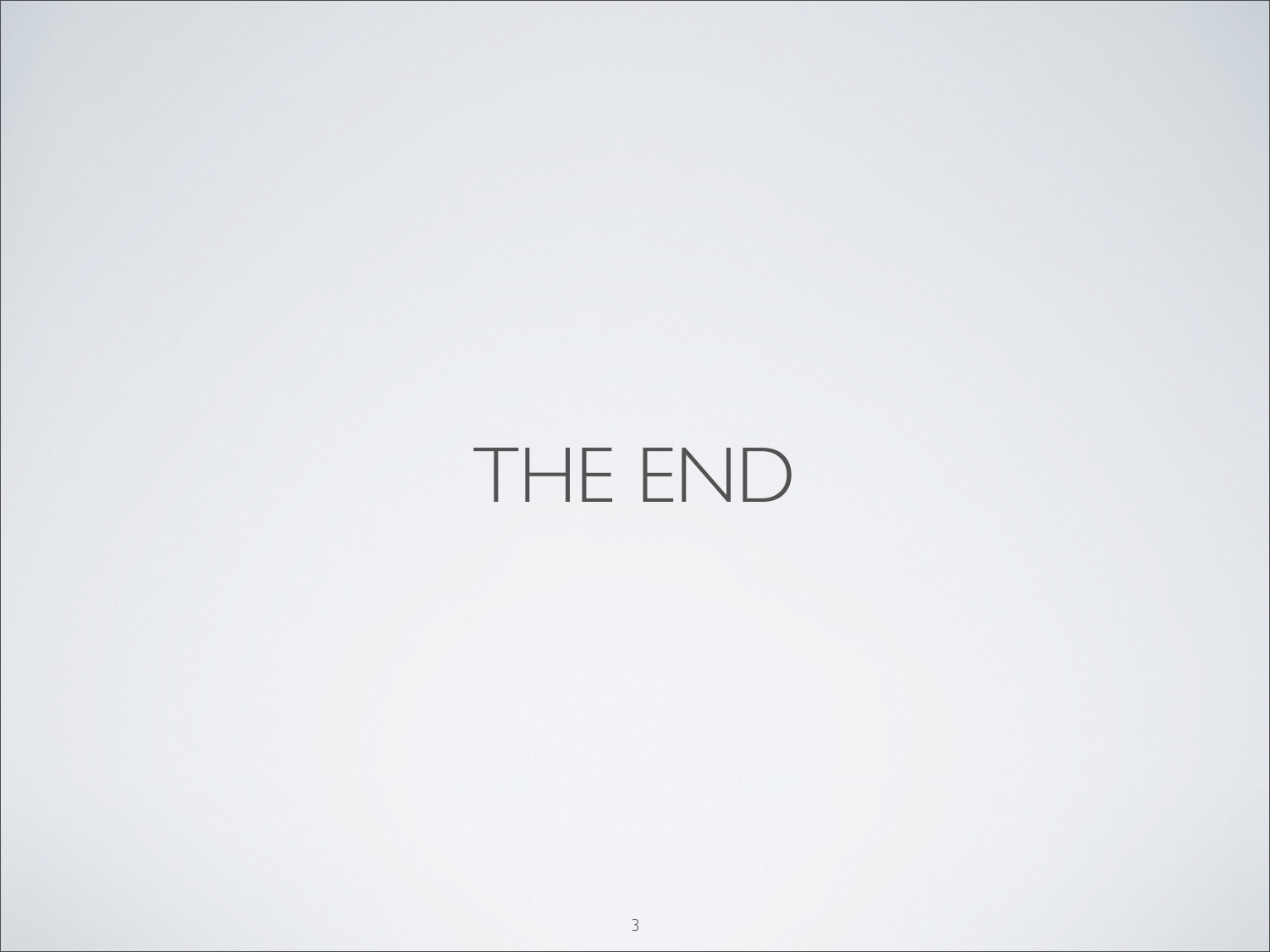### I'm a **writer**.

I could say that I love to write. But really, I like to be read.

A lot.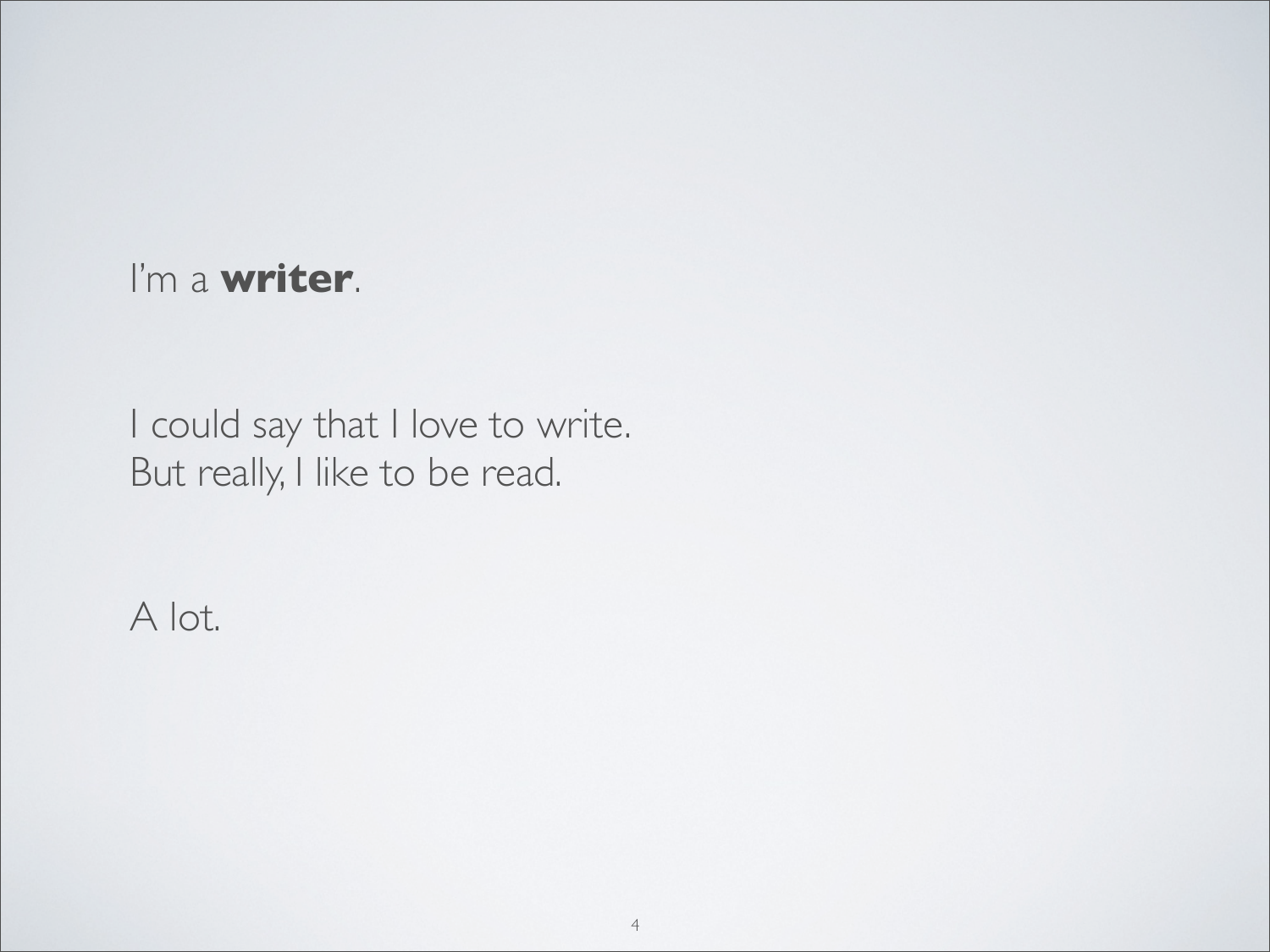For too long, my fragile ego has depended on the affirmation of others.

I have tried in vain to please my audience (both real and imagined) and win them over.

This has plagued me for years.

## **So I'm giving up.**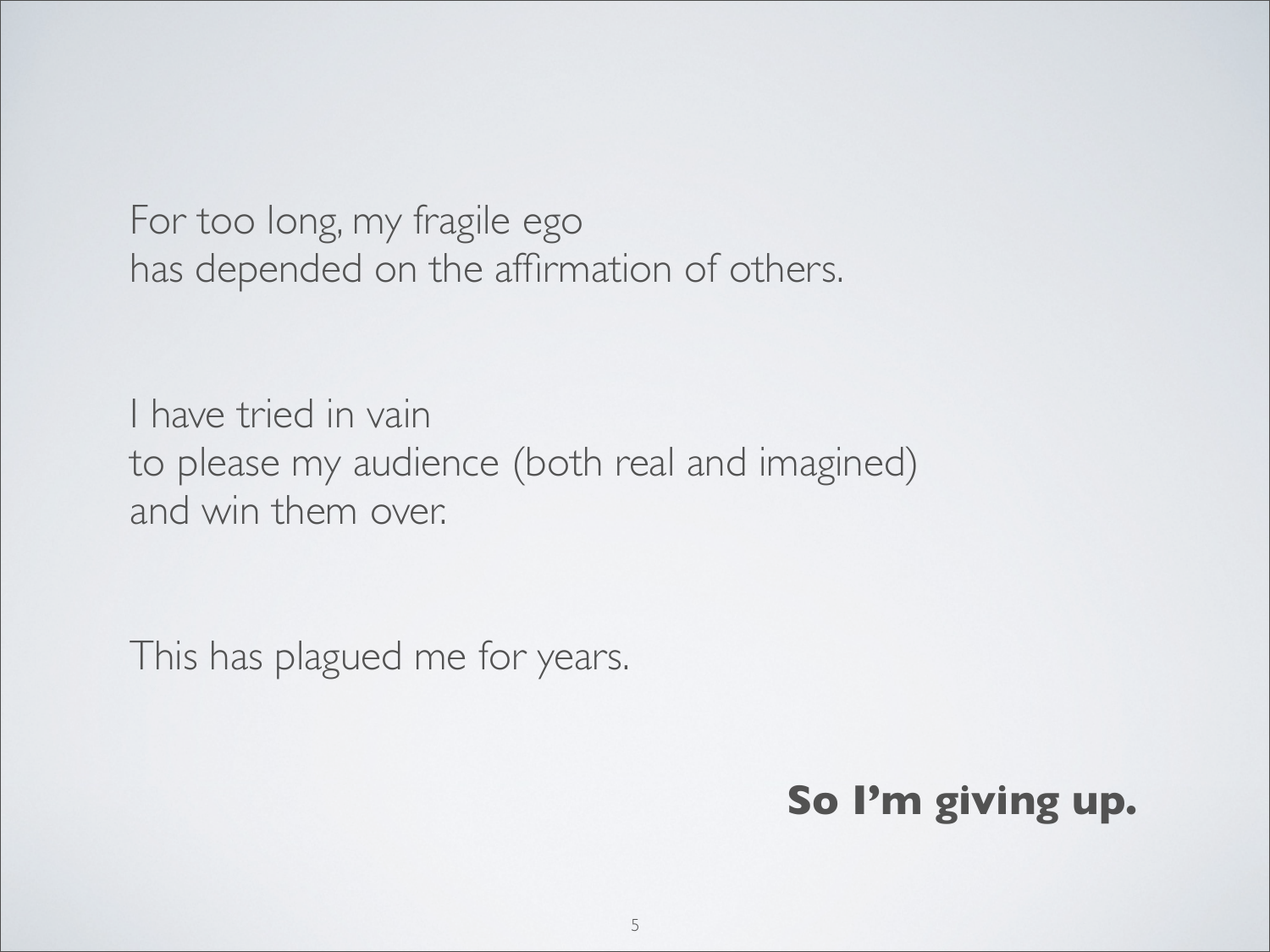I'm falling back in love with writing. With the actual craft. And not the disease of fame.

I'm kicking my addiction to applause. And learning to write for myself again.

This has been both therapeutic and challenging.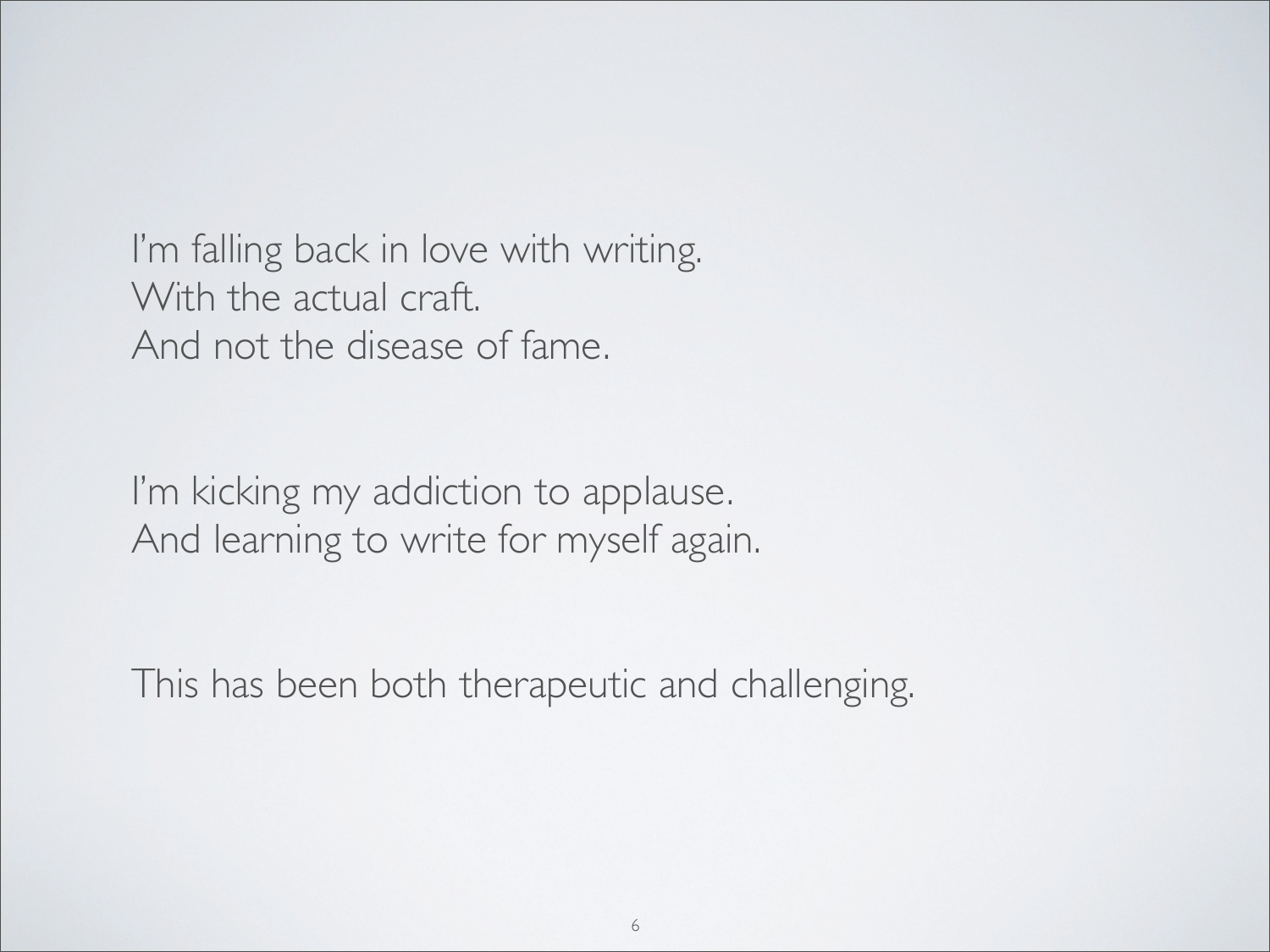## And I am finding that I am **not alone**.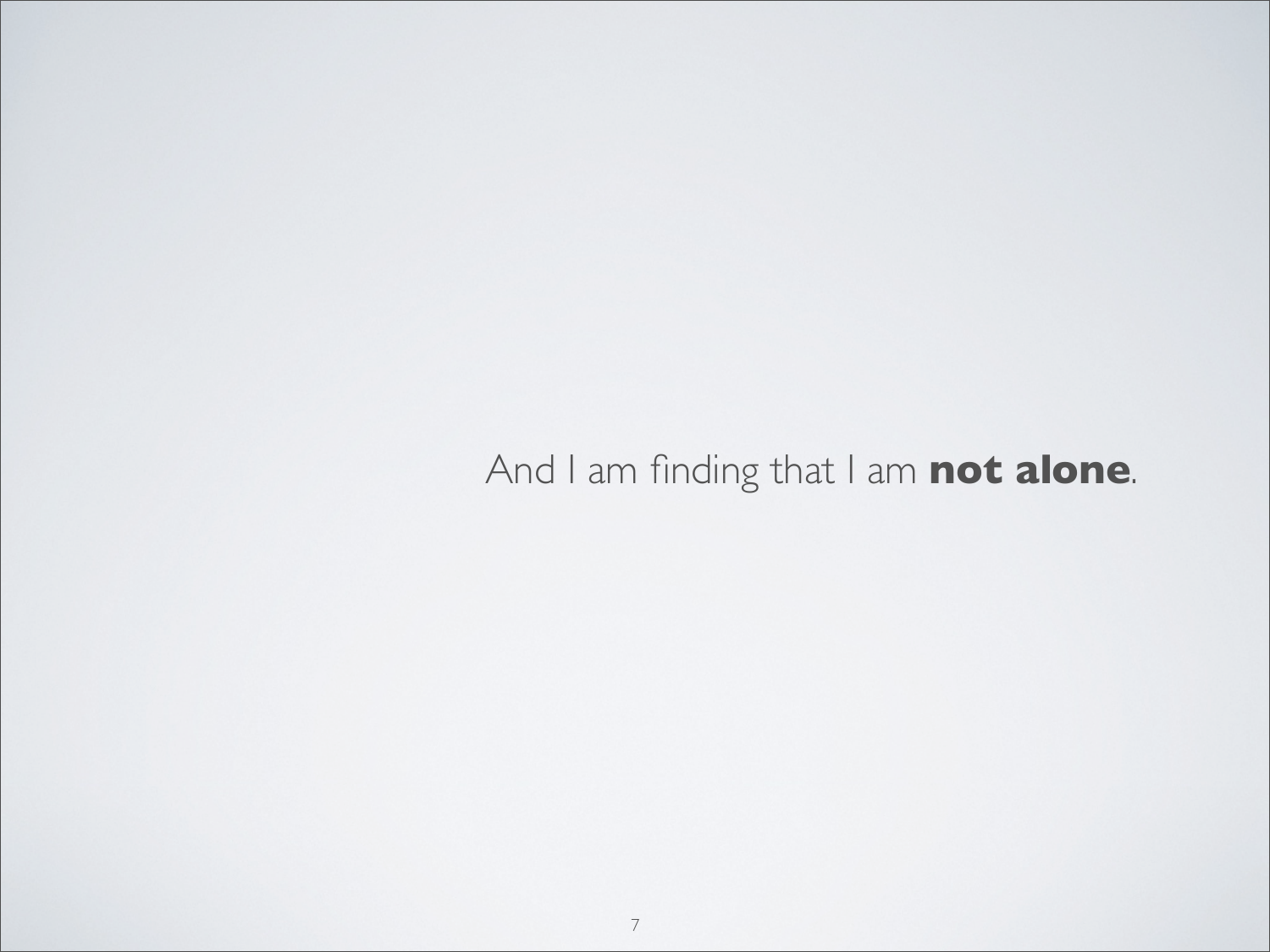Writers everywhere are rediscovering their first love: writing.

Not tweets or publishing contracts or blog comments.

**Just writing.**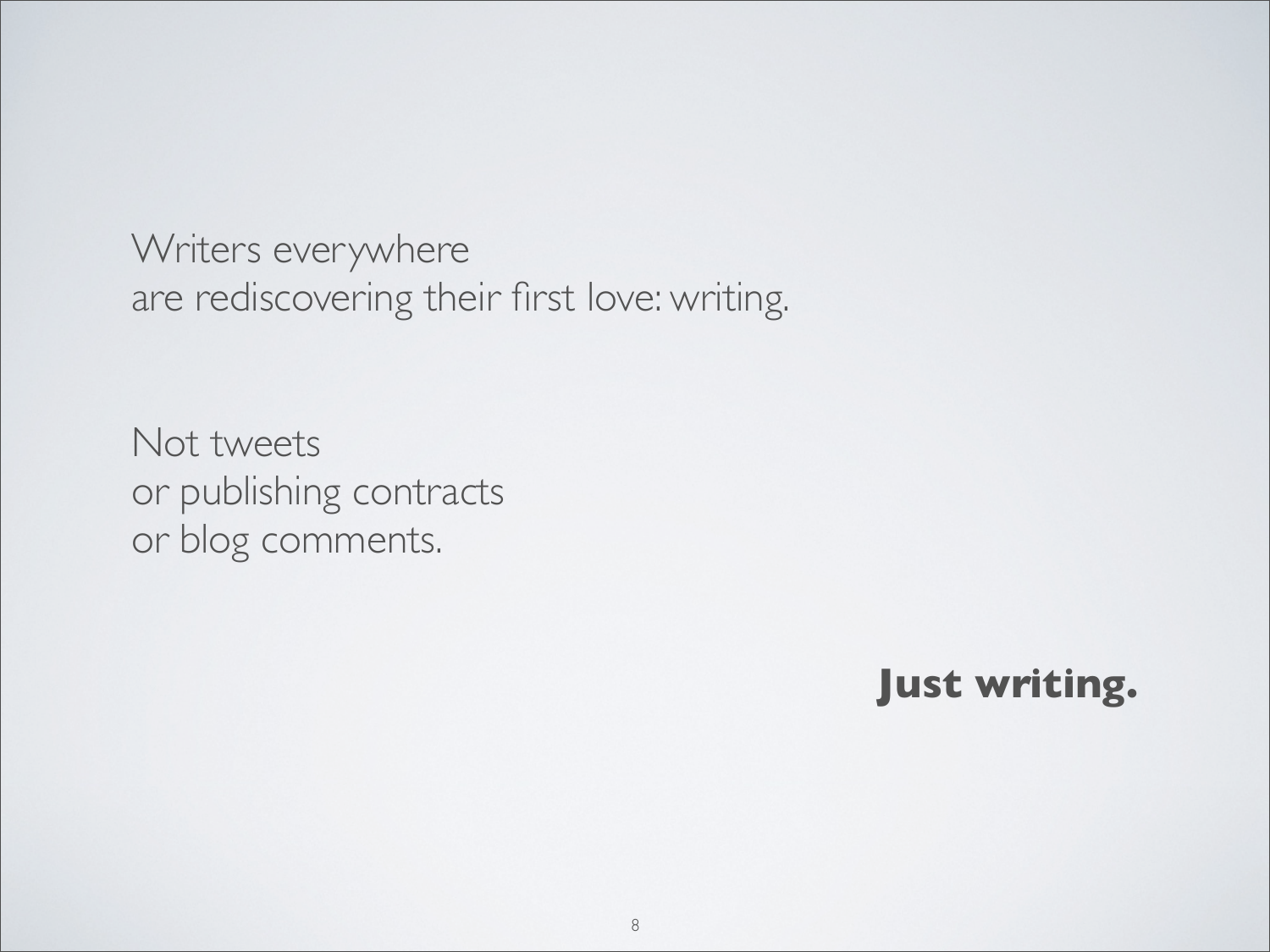This manifesto is an outstretched hand to others who feel this same tension between creativity and congratulations.

If this resonates with you, **read on**.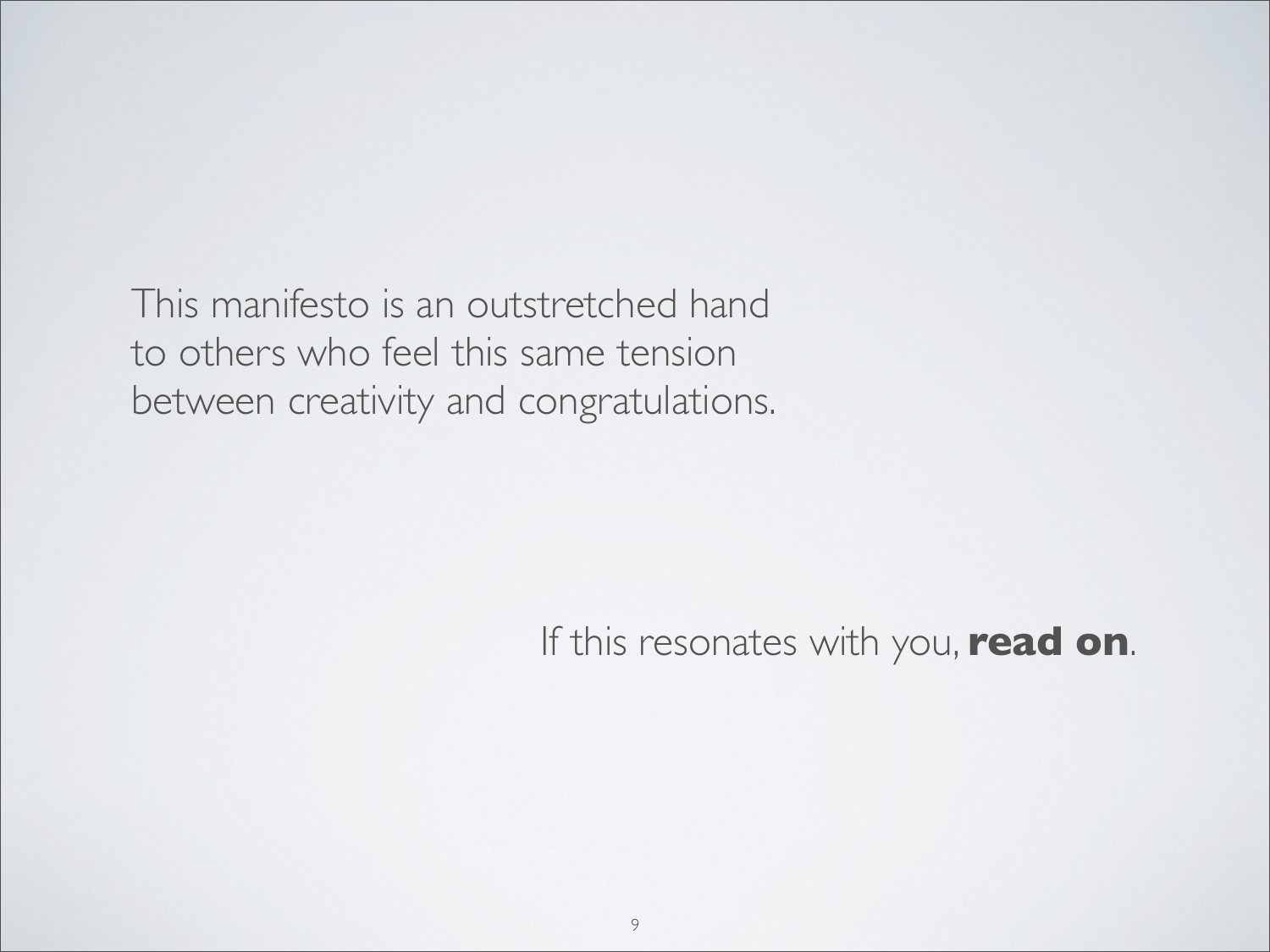## A quick word of warning before we continue...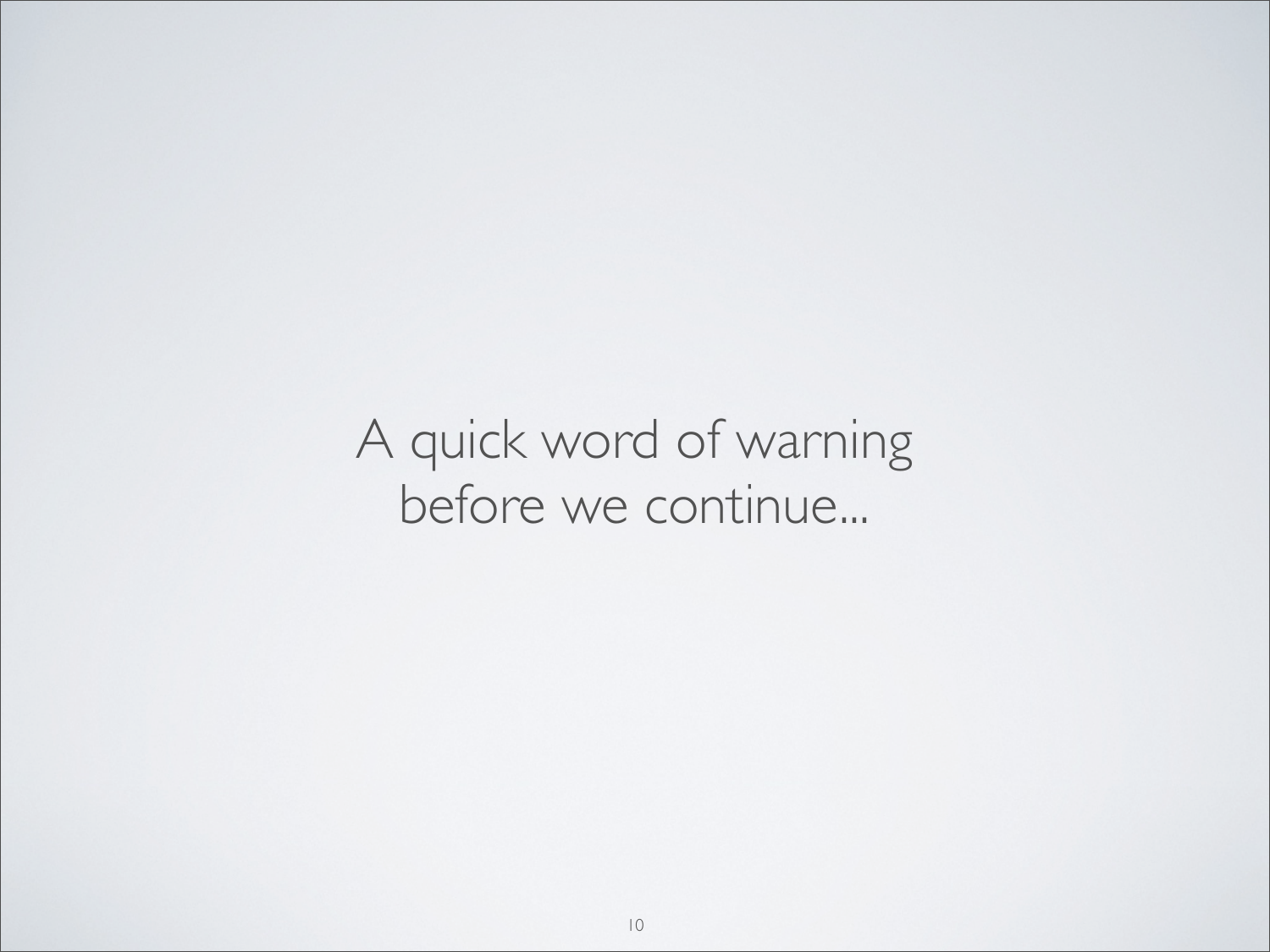Be prepared to be challenged. And to be **generous**.

Because when this is over, I am going to ask you to do something.

To start writing for the **right** reasons.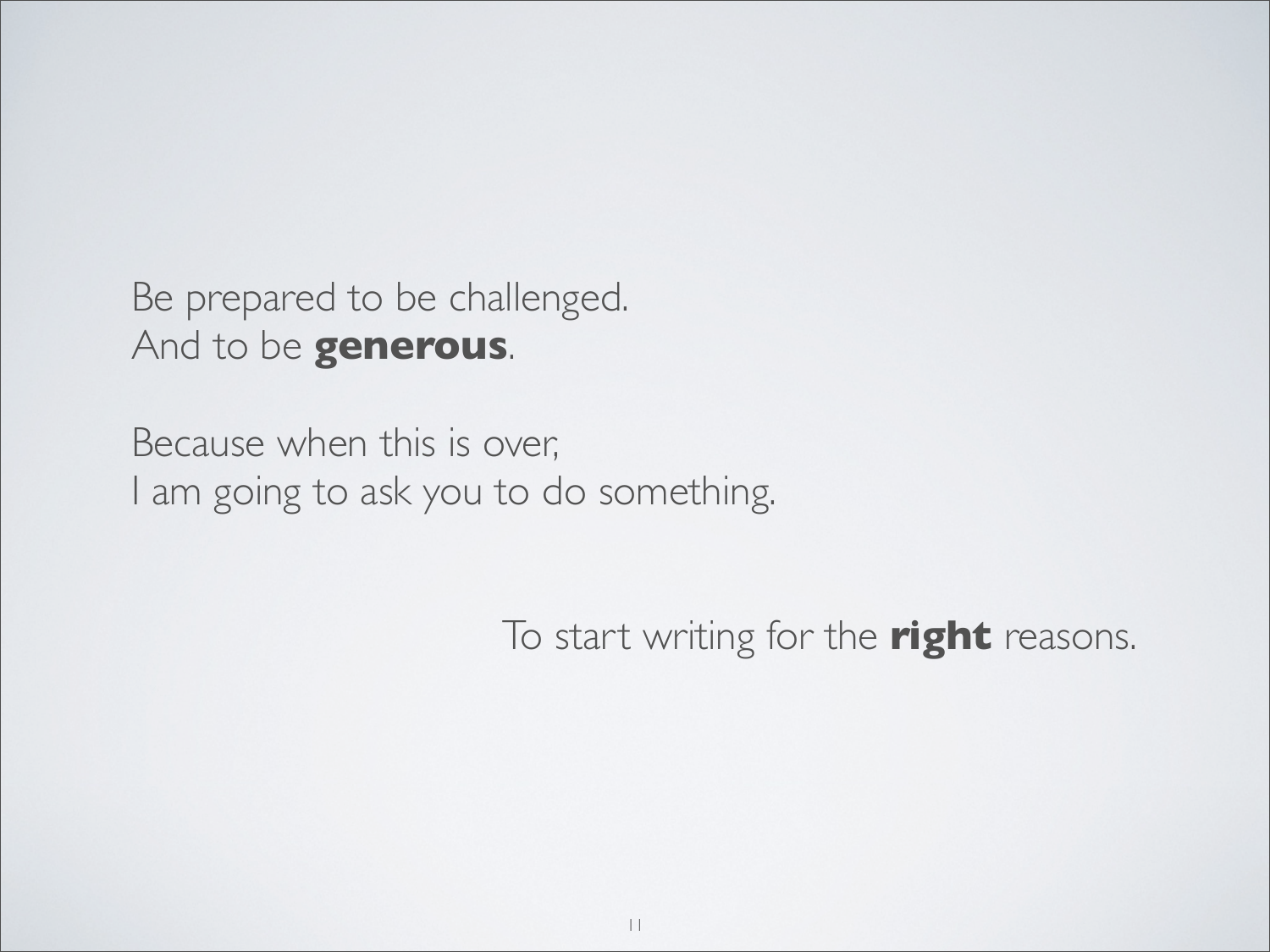# <span id="page-11-0"></span>CALL TO ARMS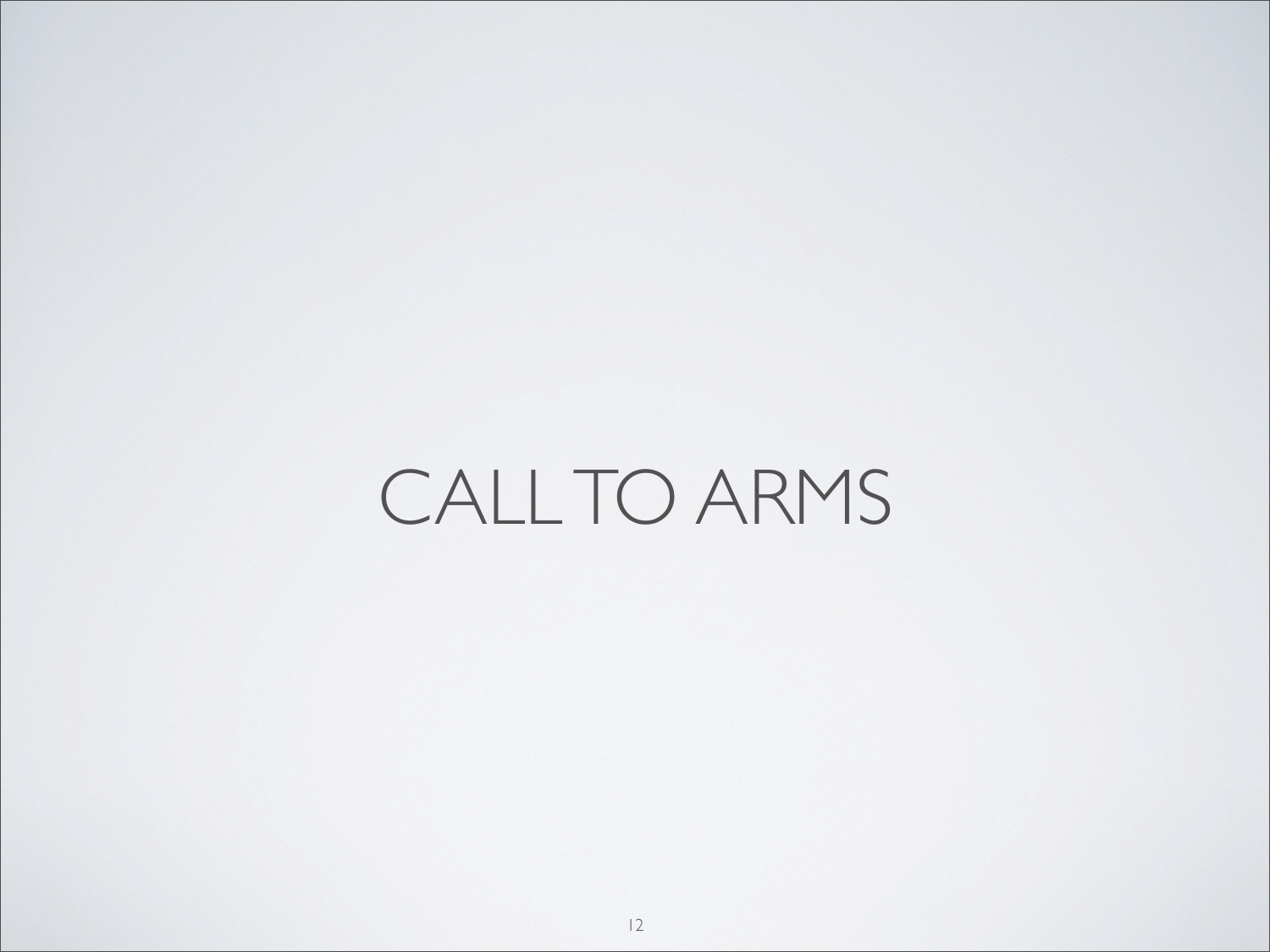Writers don't write to get published.

They write for **another** reason.

This is the first and *only* lesson every writer must learn.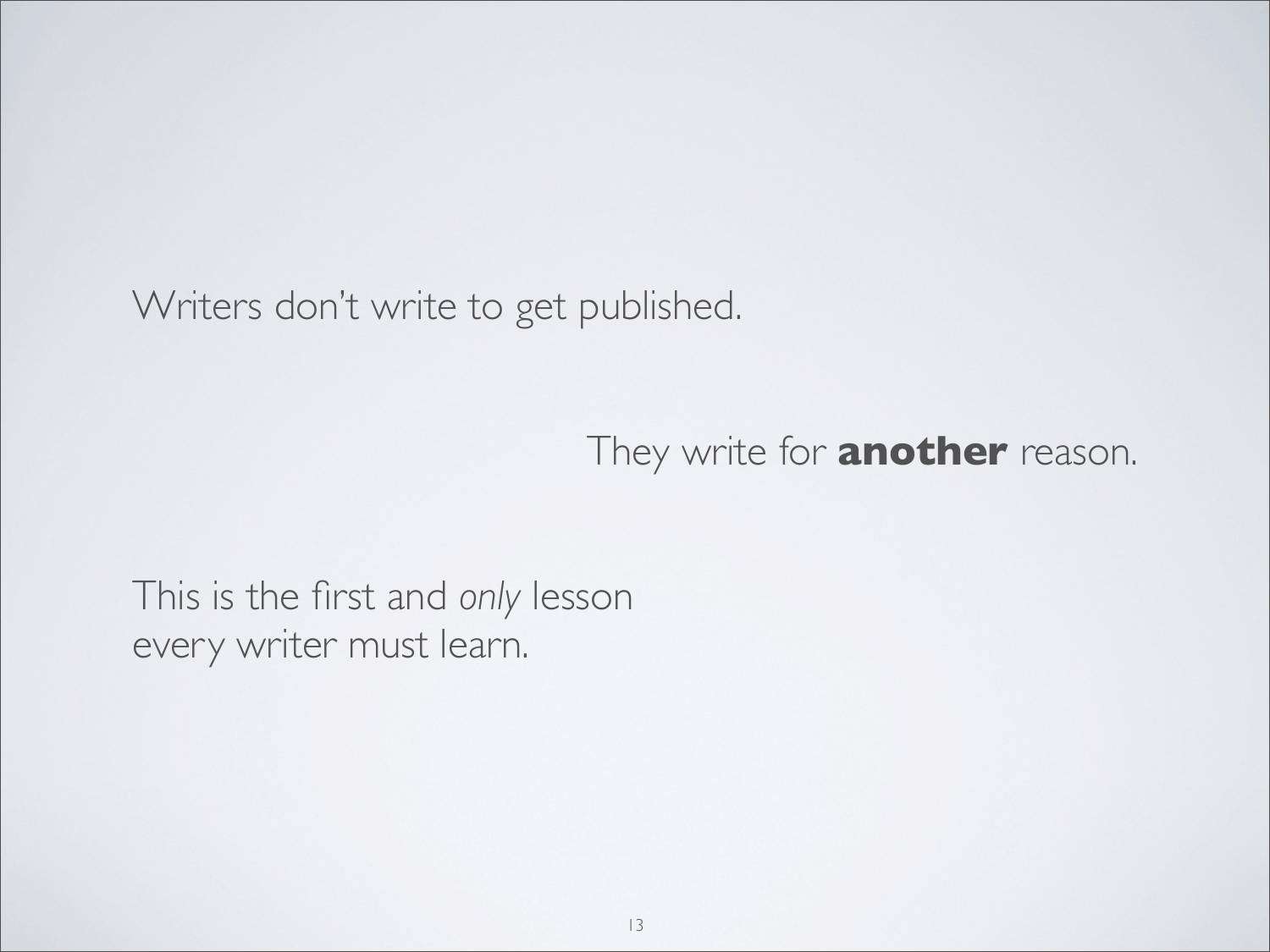Real writers don't write for recognition.

They don't do it for fame, accolades, or notoriety.

They do it because they cannot *not* write.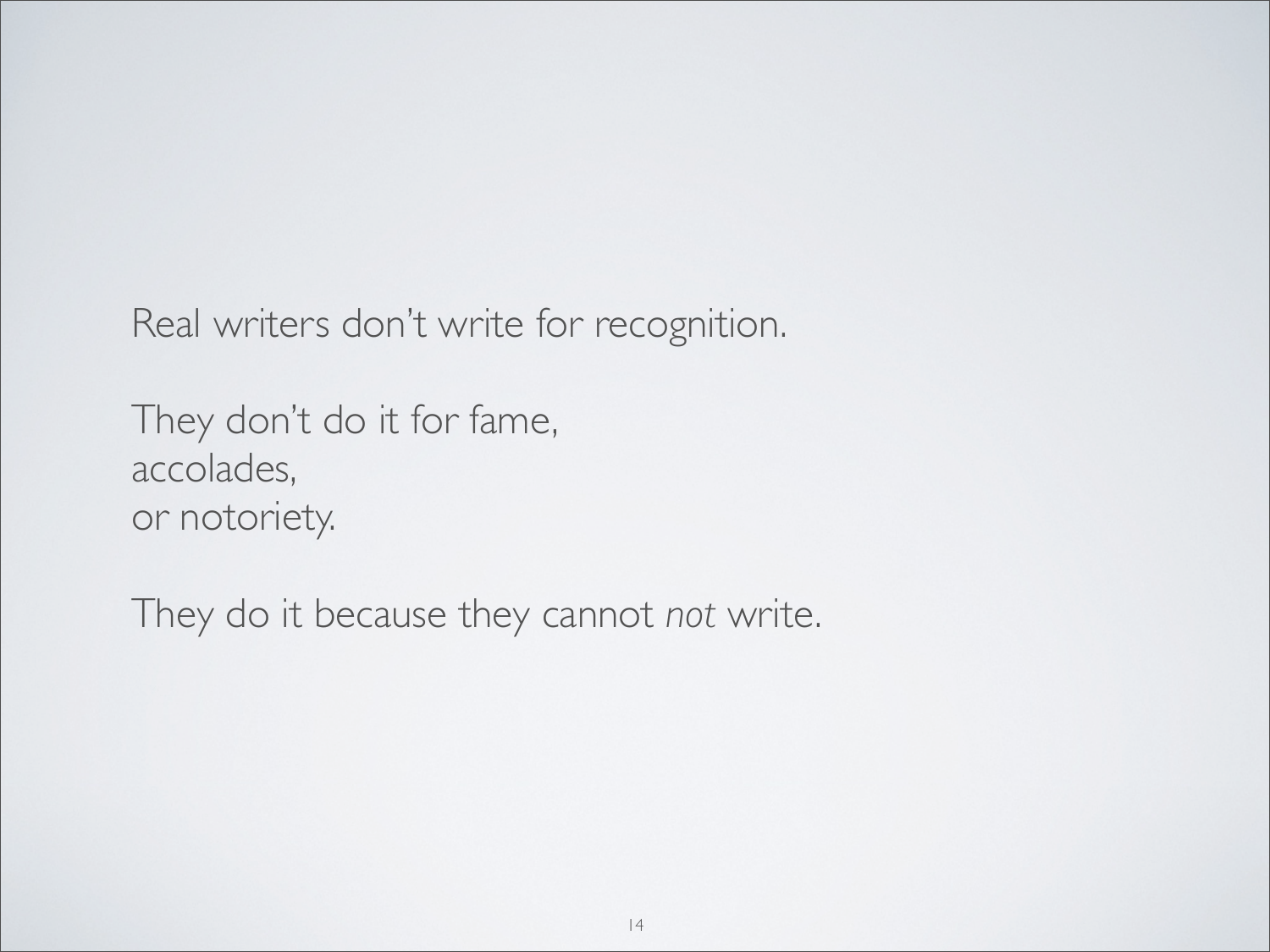By their gifts and under the authority of a higher calling,

#### they are **compelled to create**.

To wonder. To dream. To express.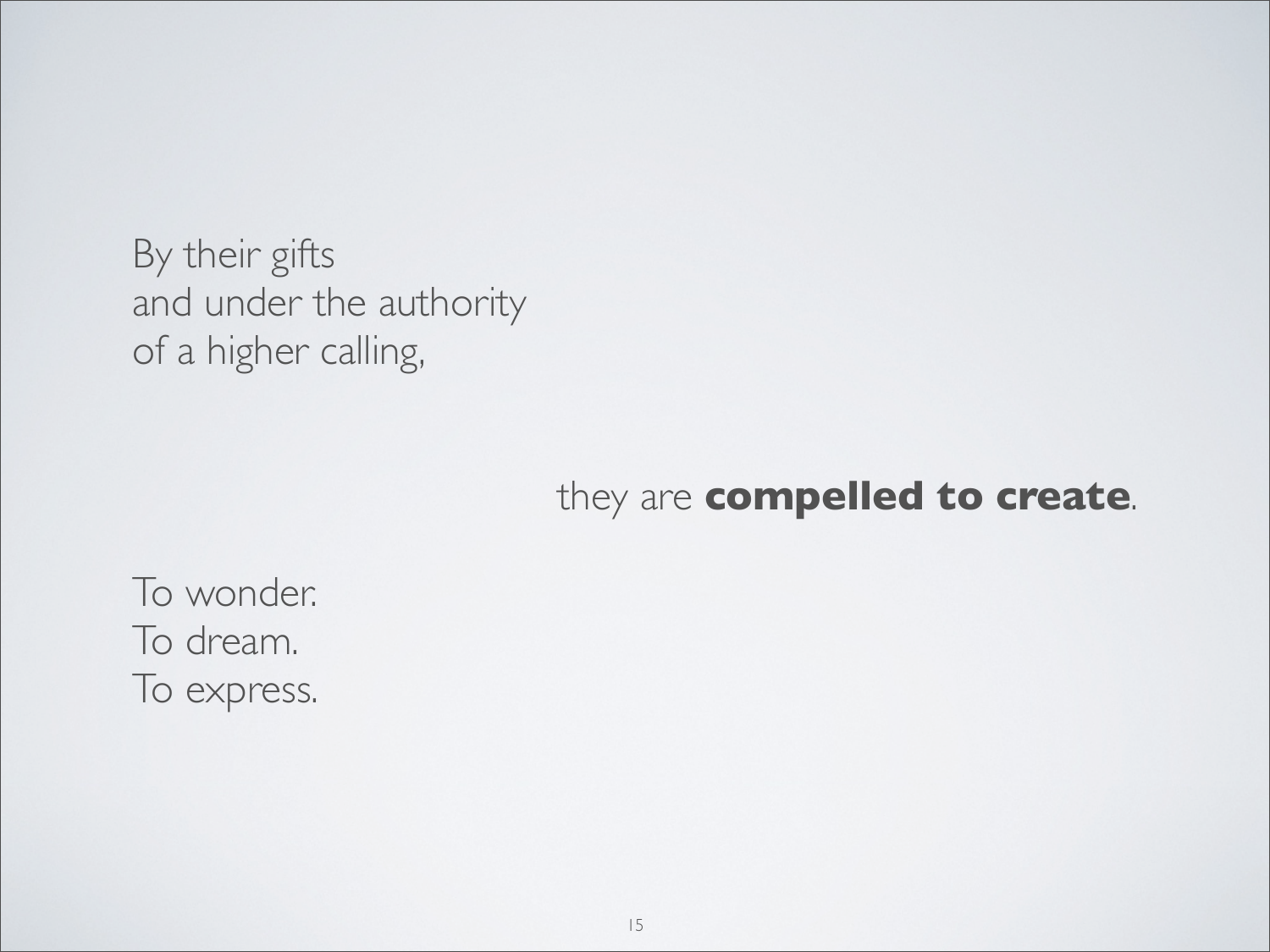Real writers wake up every morning with something to say.

#### Even if the words have yet to come.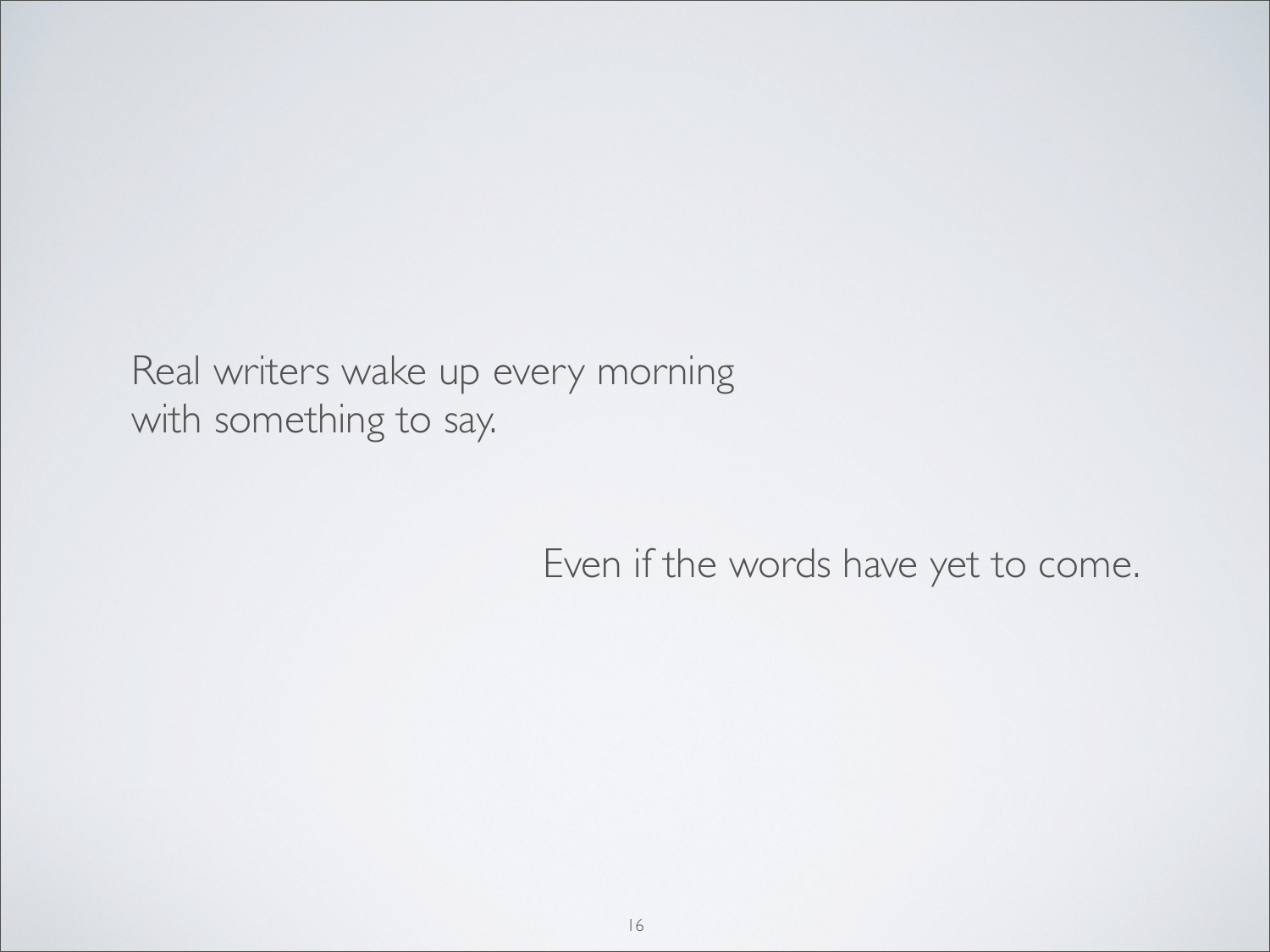They discipline themselves to start. Forsaking every excuse and justification.

Questions of *how long* or *how much* are irrelevant.

What is imperative, what cannot be overlooked or neglected, is that they **begin**.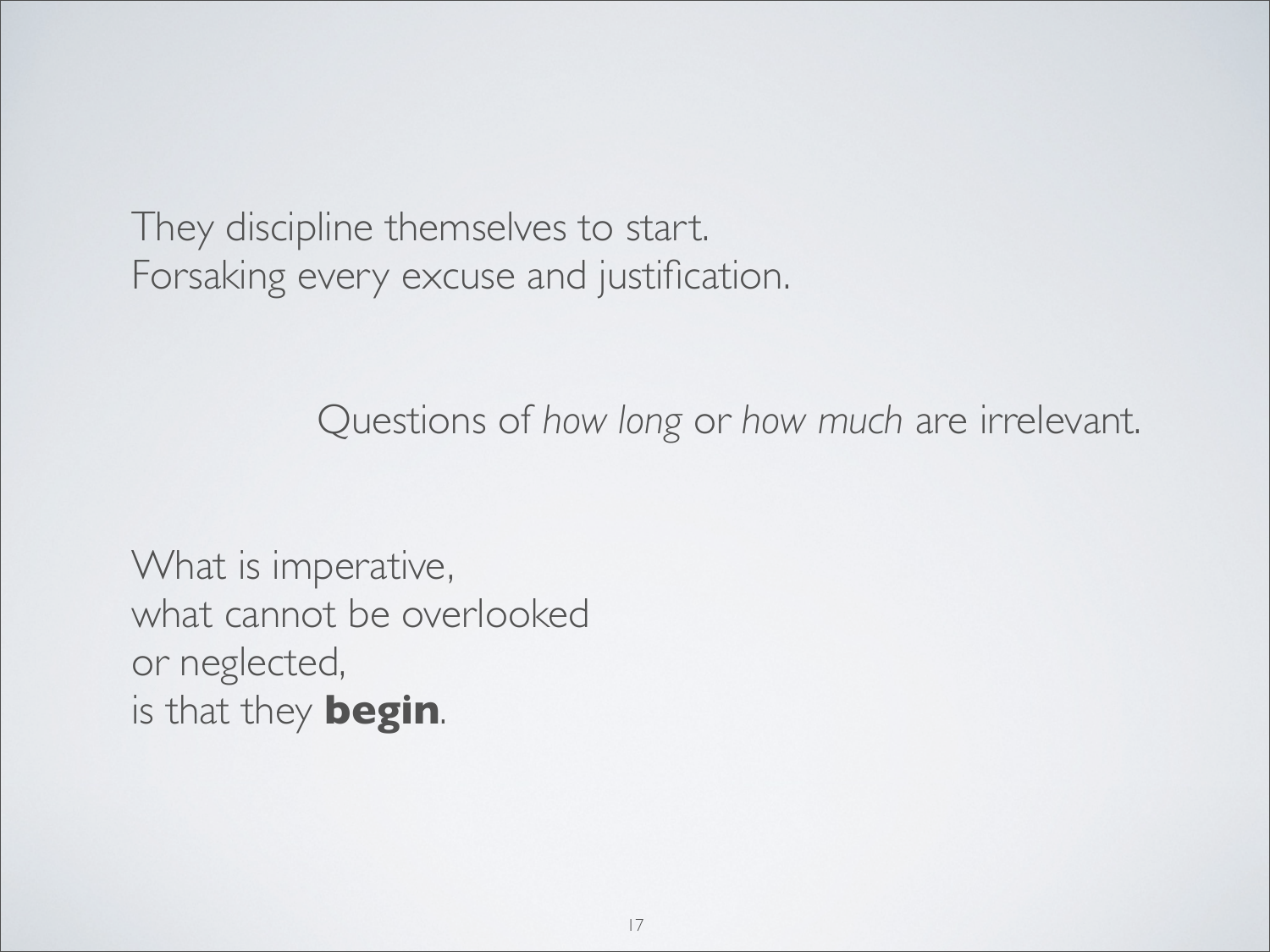Real writers do not begin the day with aspirations of seeing their words in print.

> Nor do they dream of being stopped on the street to be congratulated for their genius.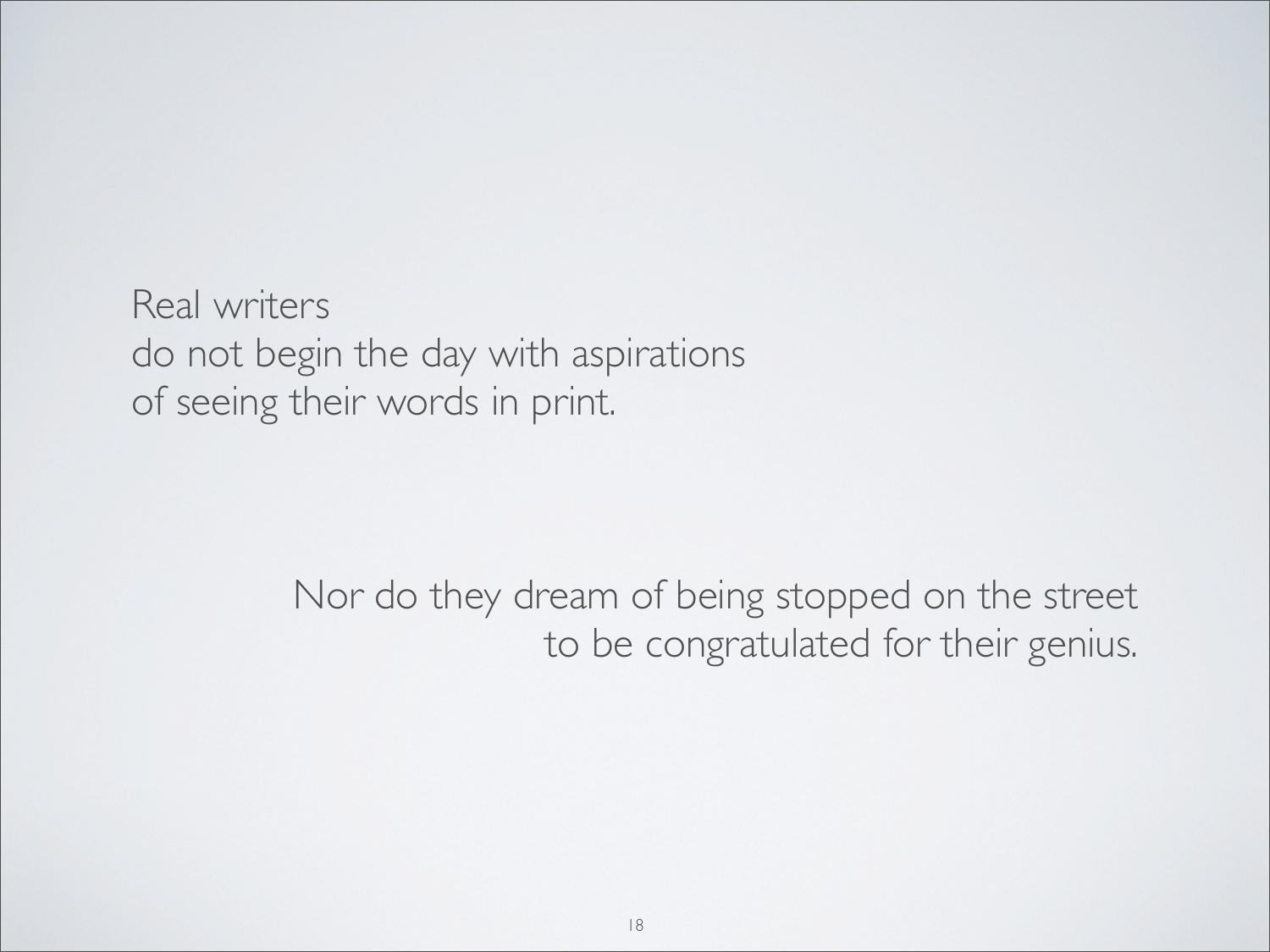This is natural, of course.

### This desire to be heard. To be acknowledged as an artist.

But ultimately it corrupts the art, the pure desire to create.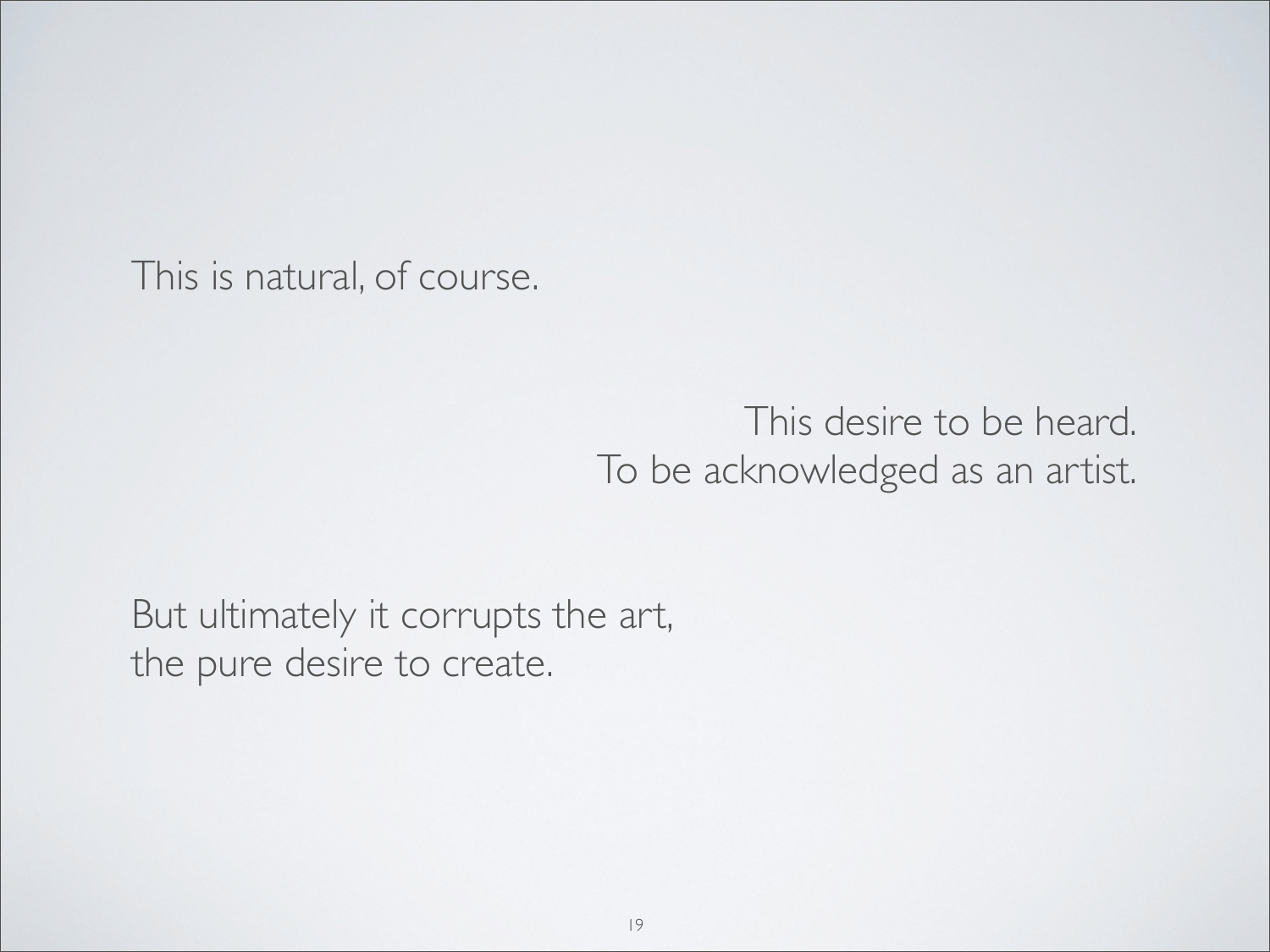We must put these ideas of fame and reward to death.

> They have no place in the creative process.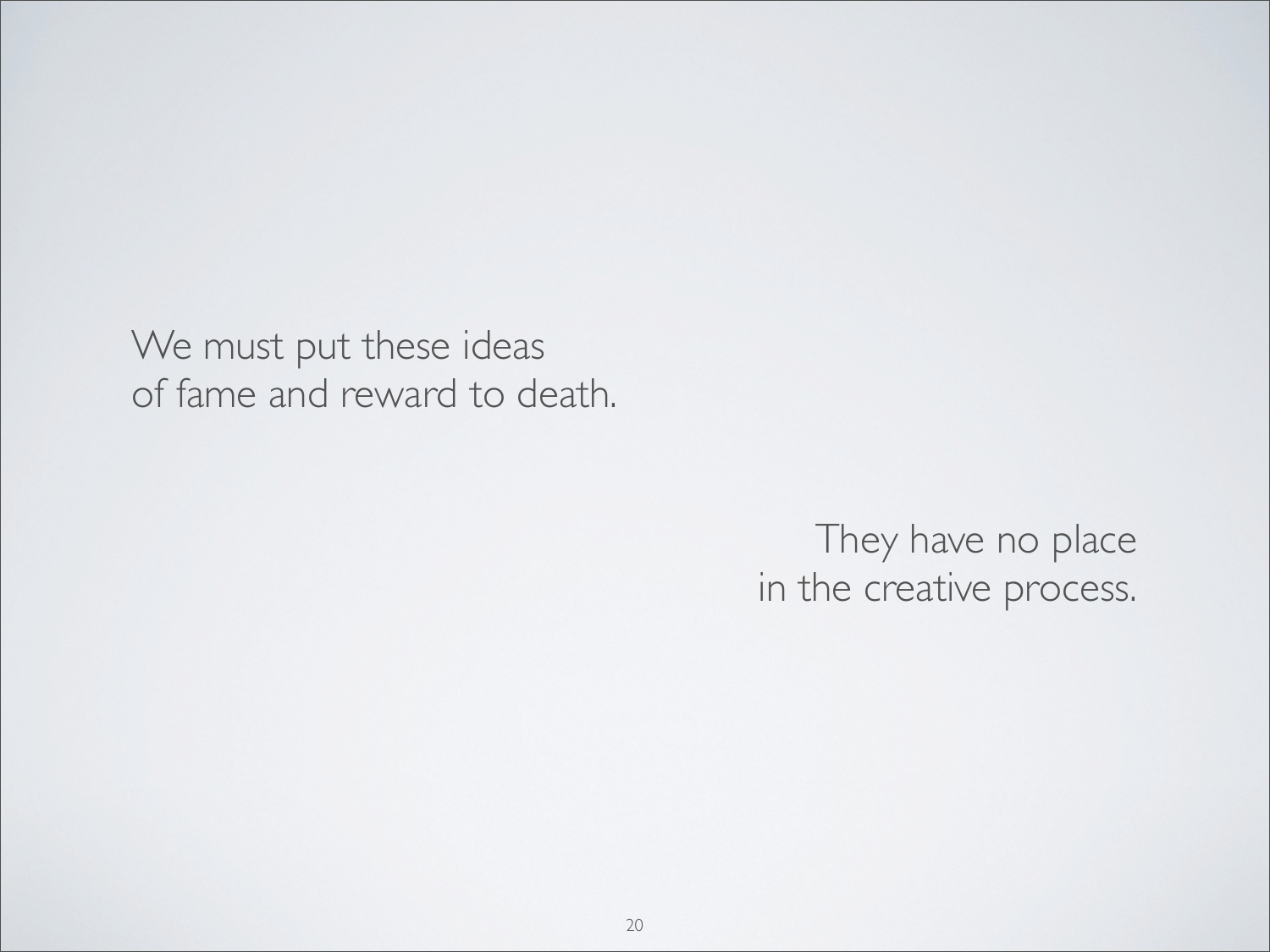The true writer simply shows up. Ready to do the work.

Whether the work is successful or acknowledged is not important.

## **Creating is our primary concern.**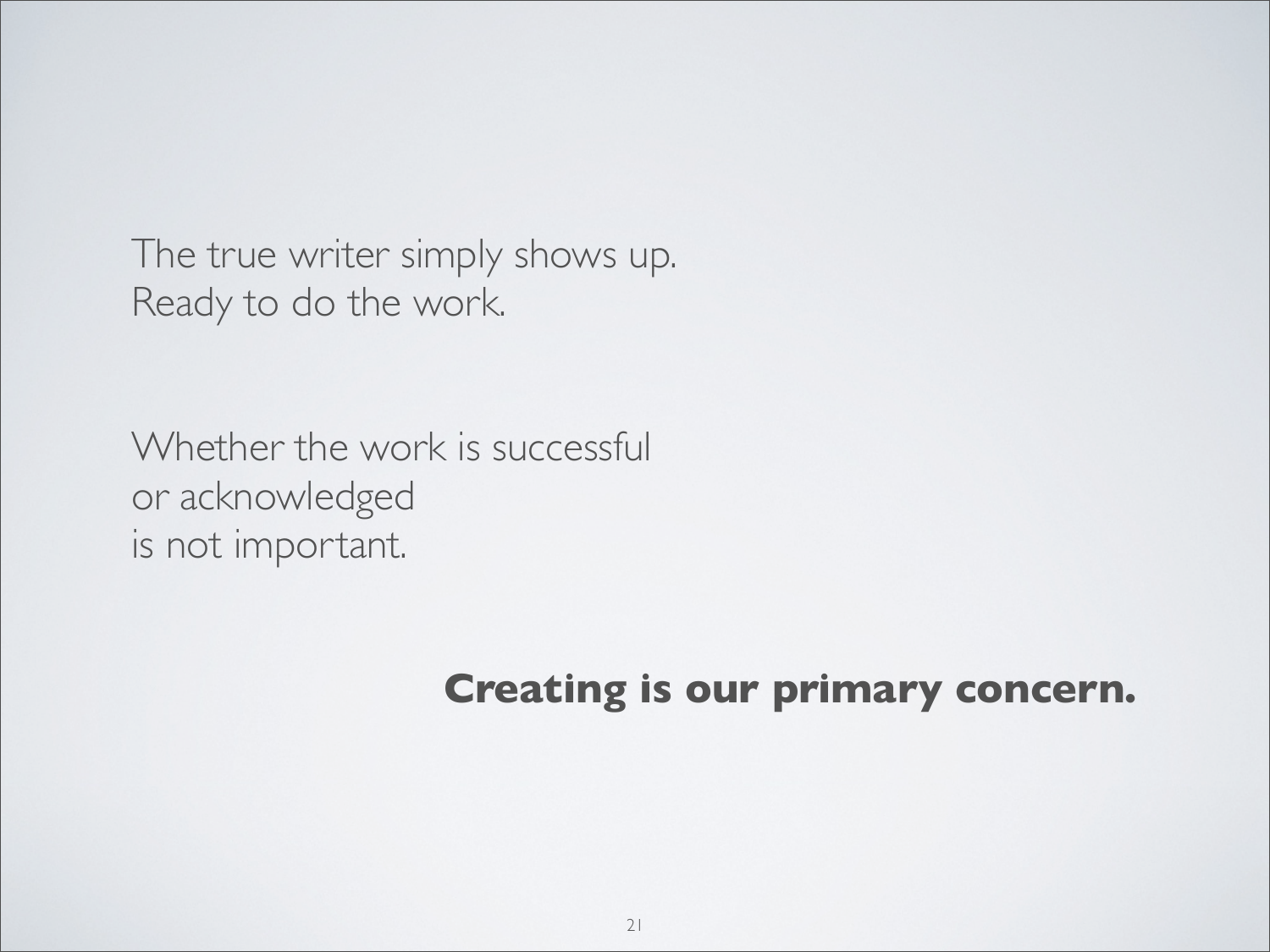Real writers do not need inspiration or an audience to begin.

They know, without question, that their greatest adversary and ally is themselves.

And that they are **not alone**.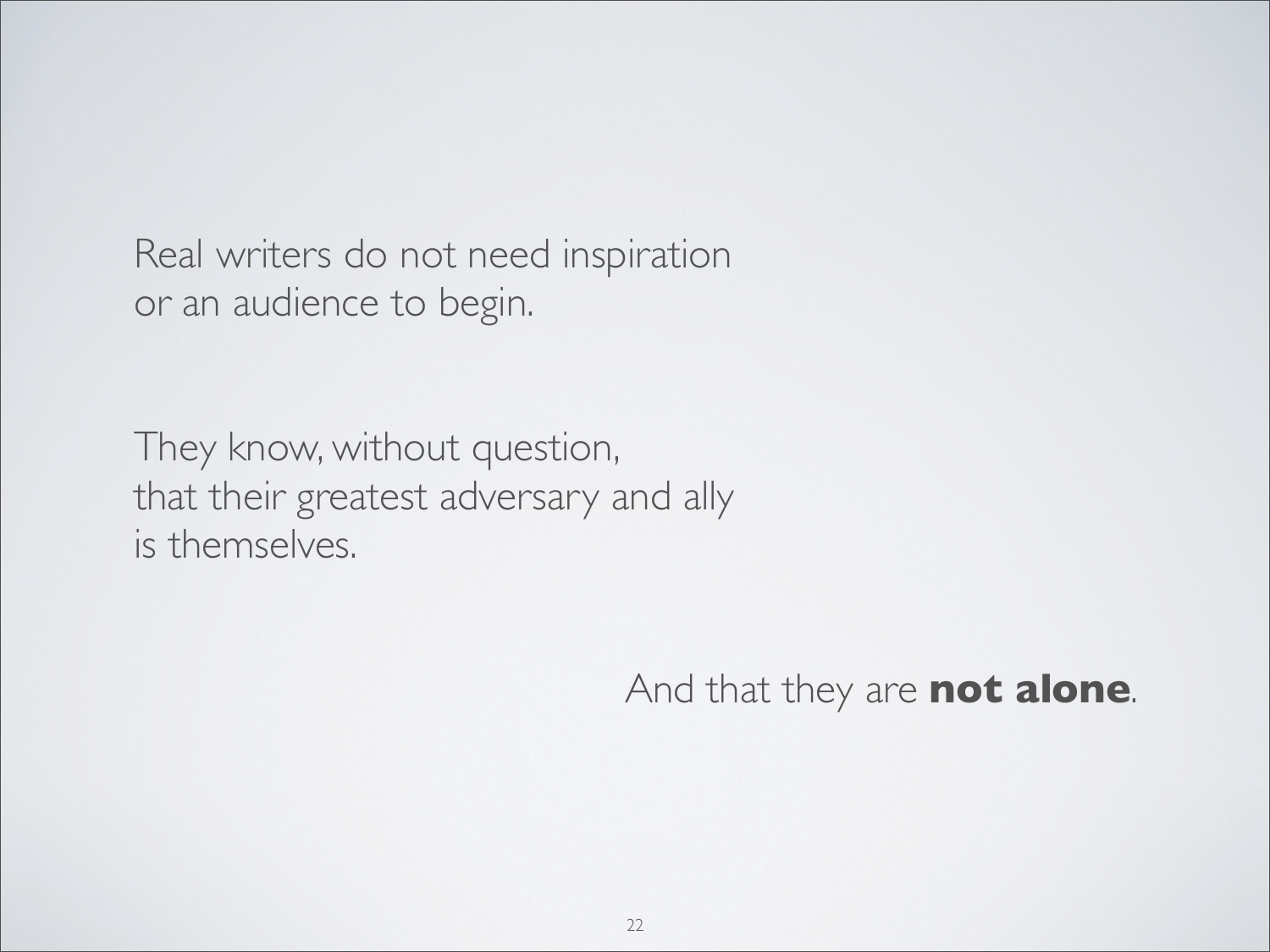Real writers recognize that there is a hidden force.

Acting upon them. Guiding them. And leading them.

The wisest writers call upon this force, taking the time to learn how to wield it well.

They do this **every day**.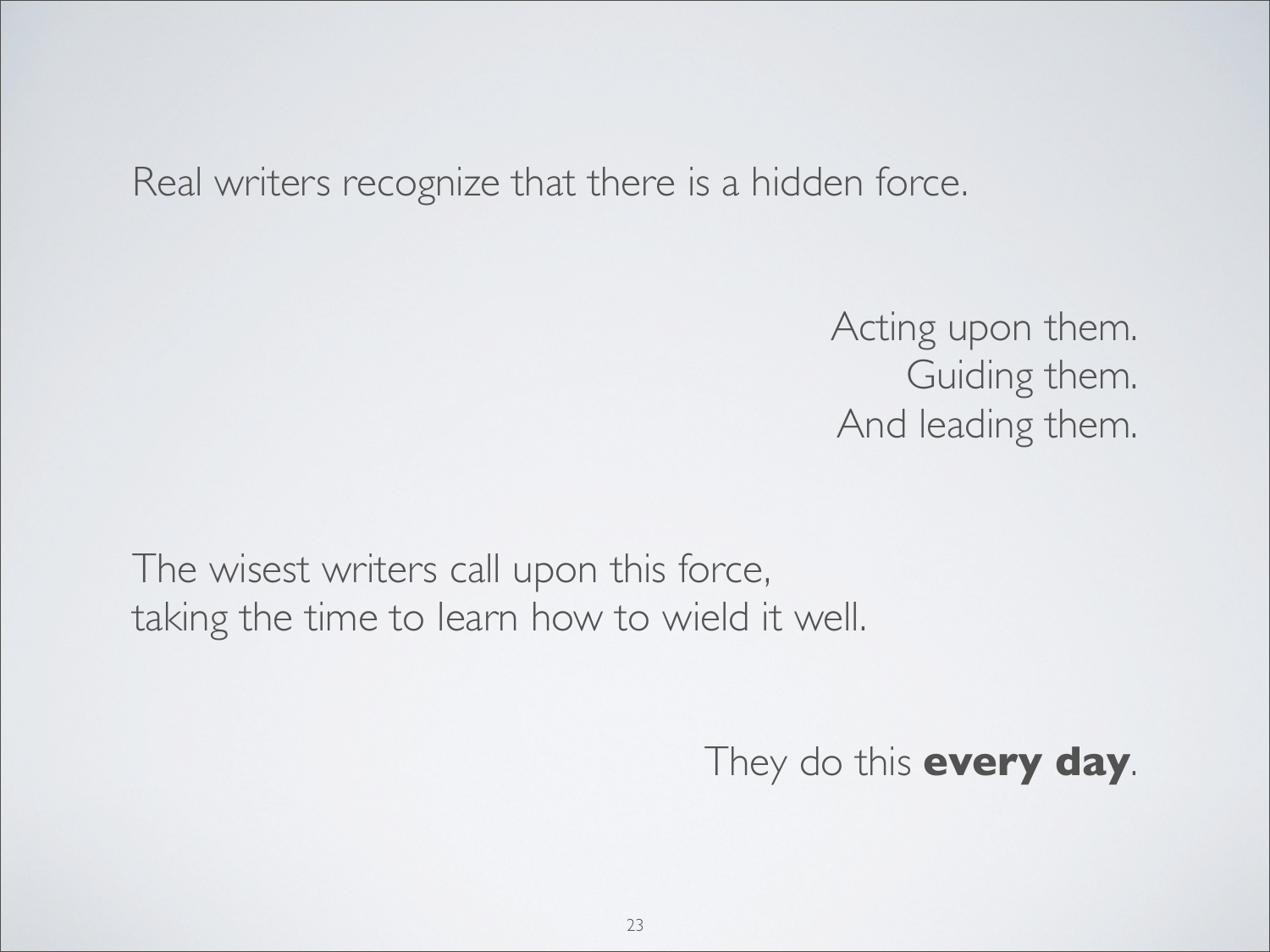But this is not an excuse to wait.

It is a call to begin. To honor the gift. To show up.

Even without applause.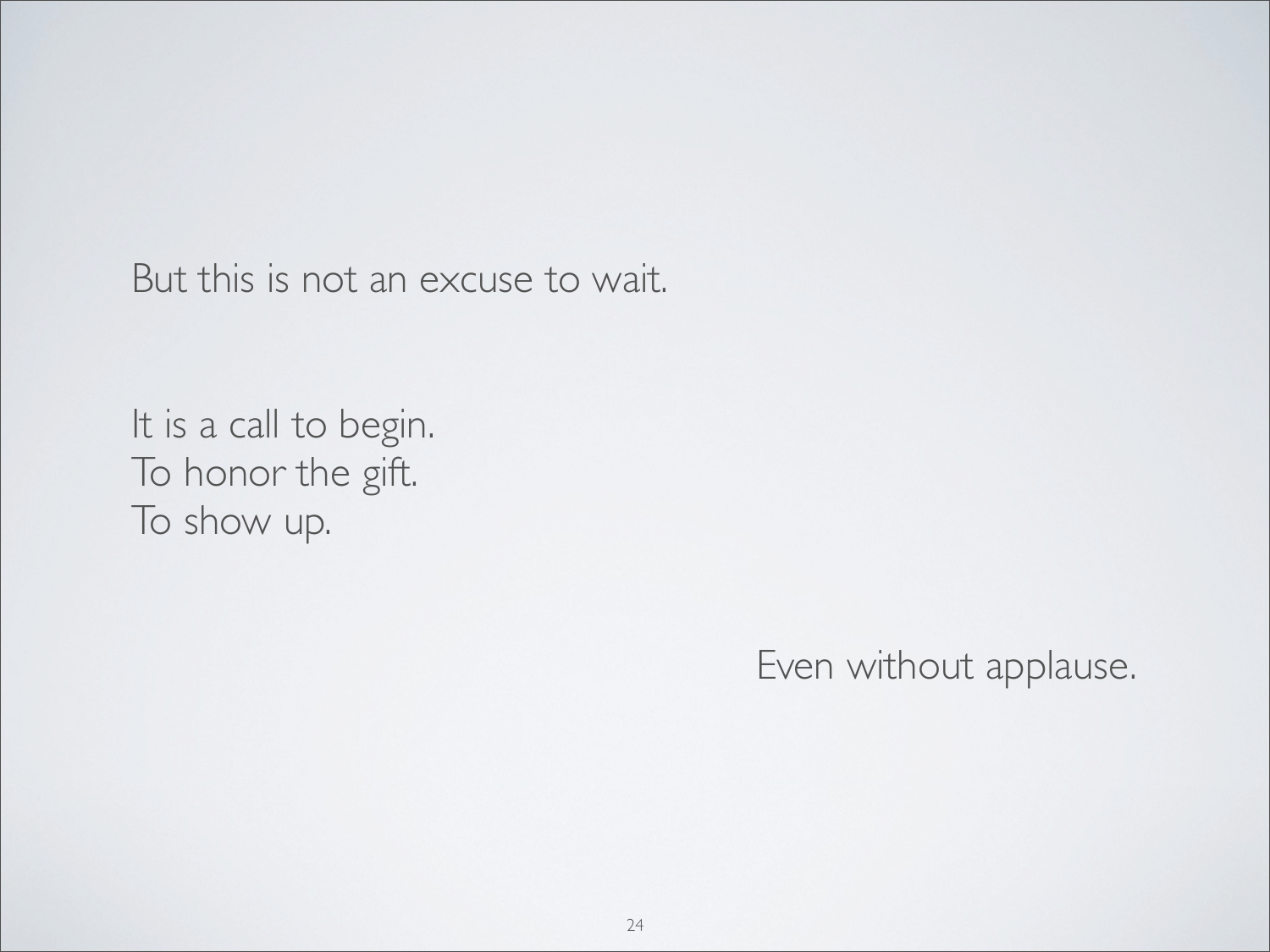# Again, the **whole point** of this is simply...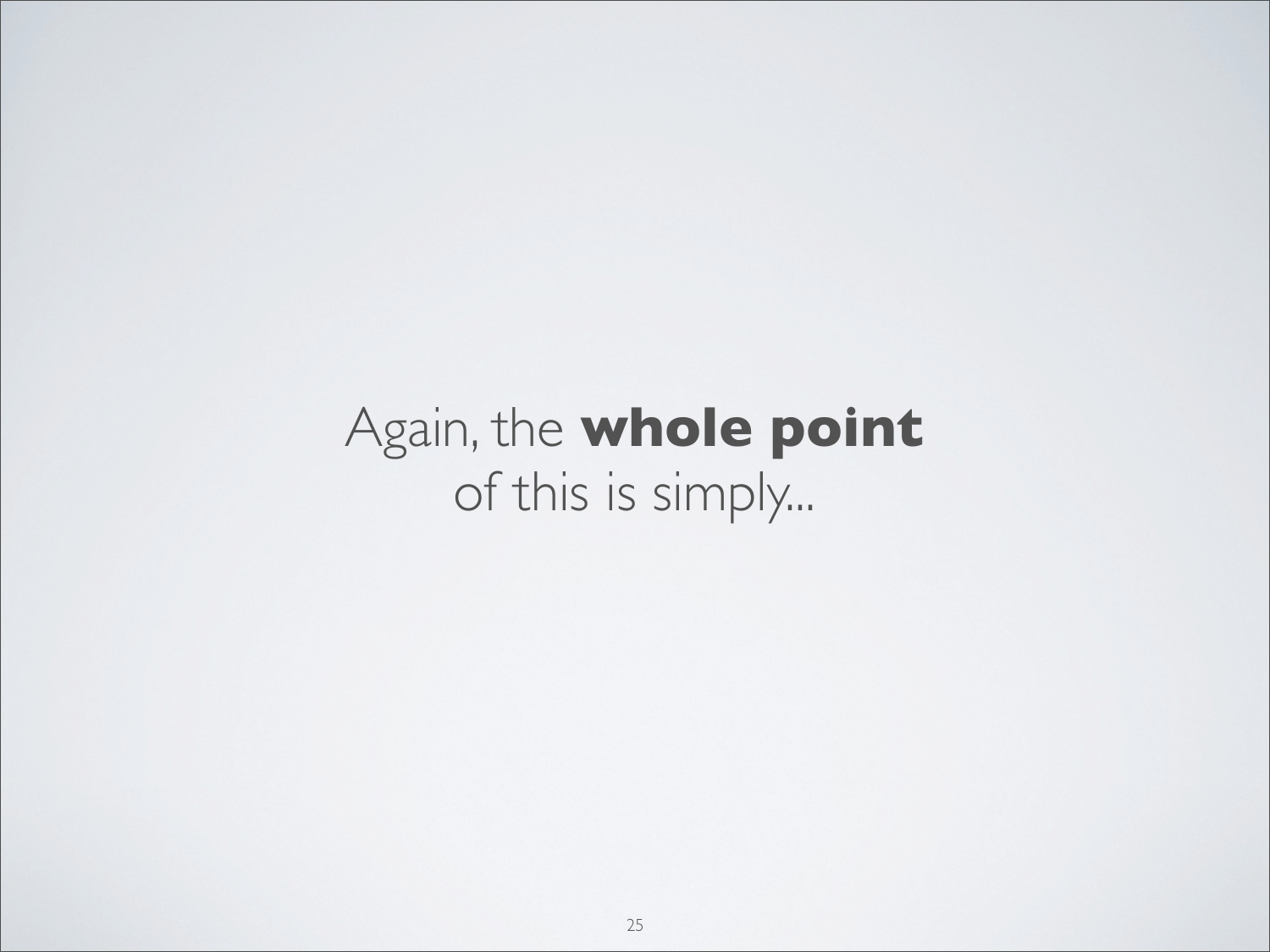Writers don't write to get published. They write for the love of **writing**.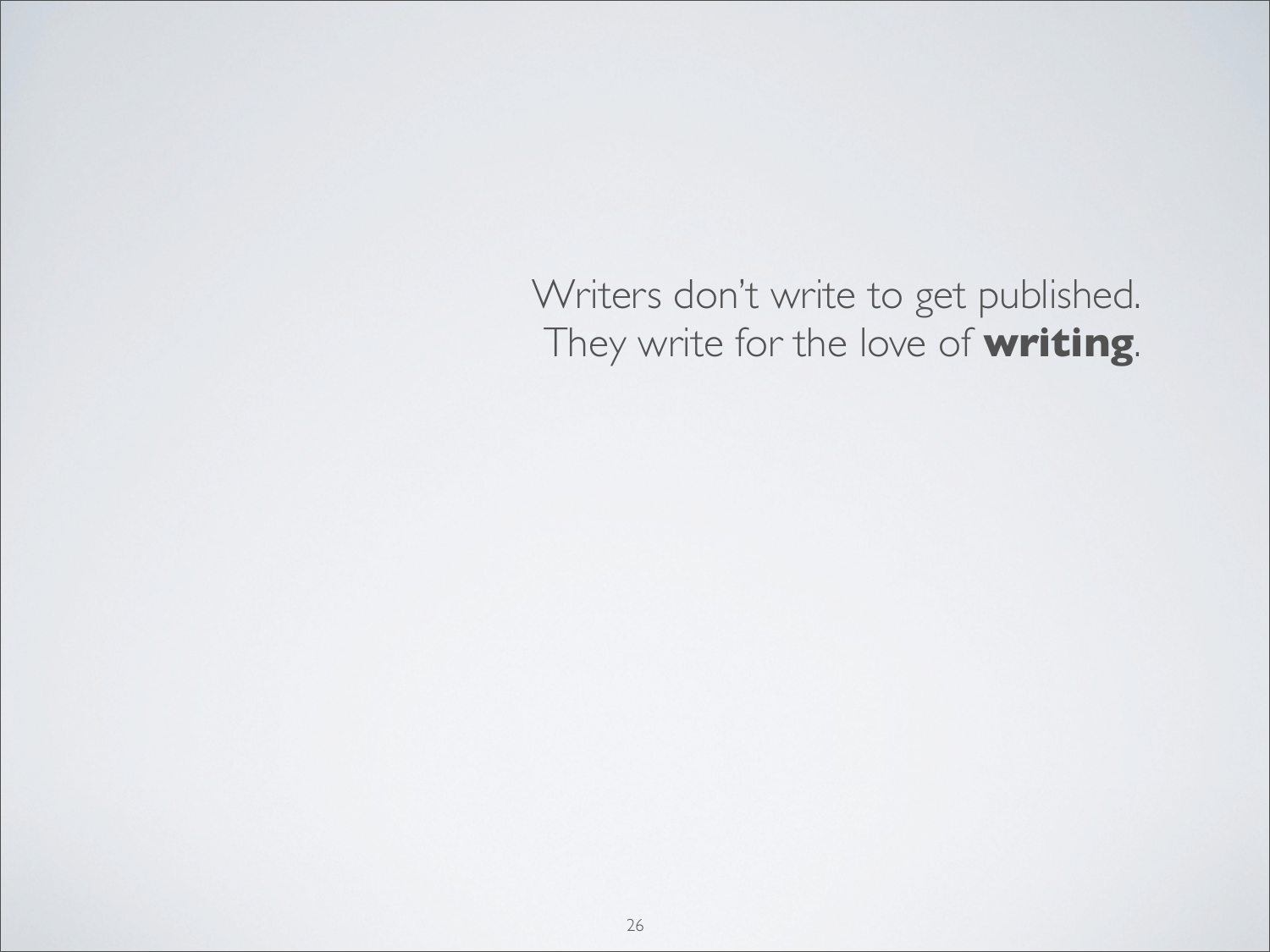Because if they were not writing, they wouldn't know *what* to do.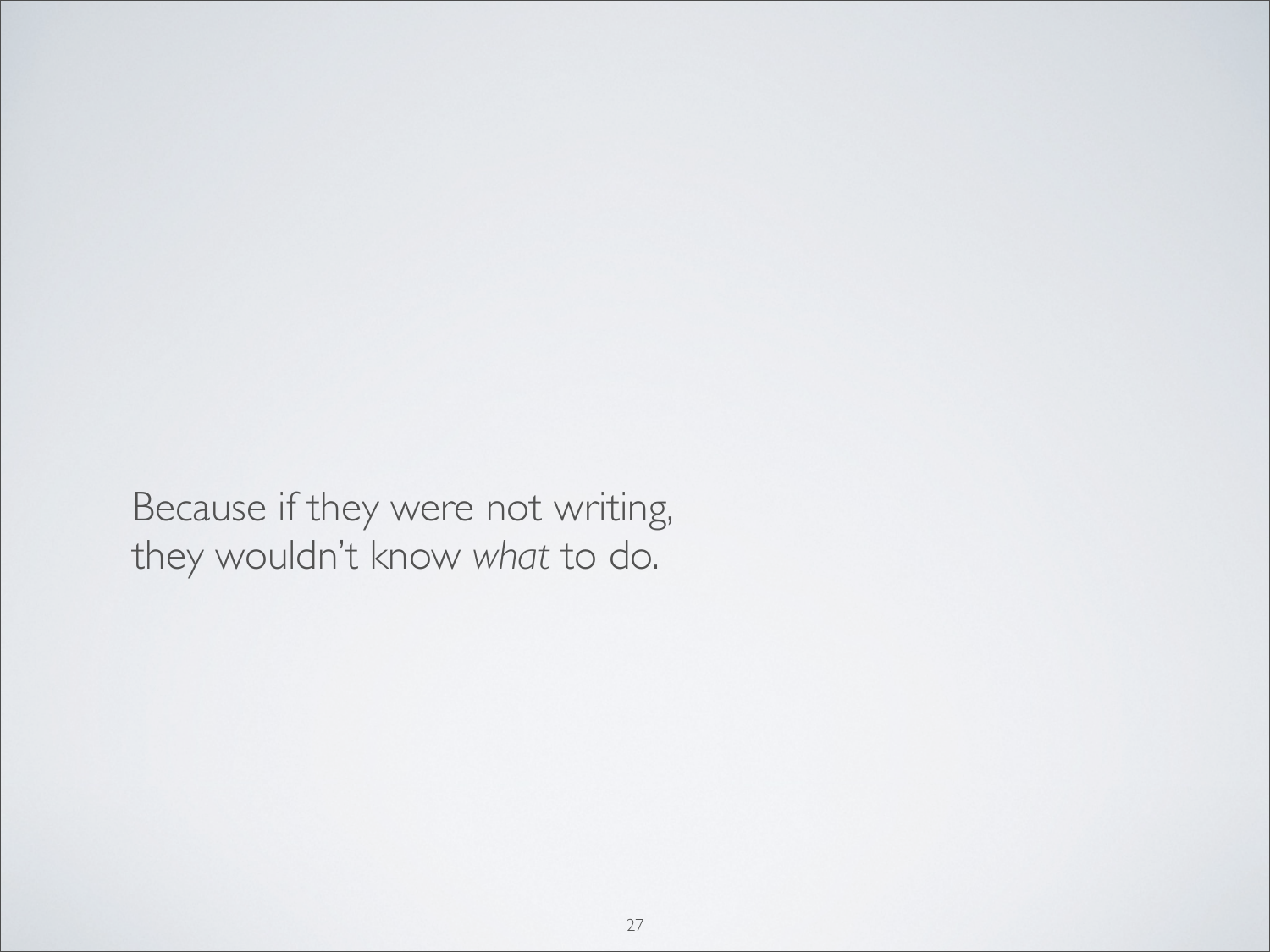Of course, there is a great irony to all of this.

As we disabuse ourselves of the desire to entertain, we writers discover something.

That this fasting from acclaim liberates us to create remarkable works of art.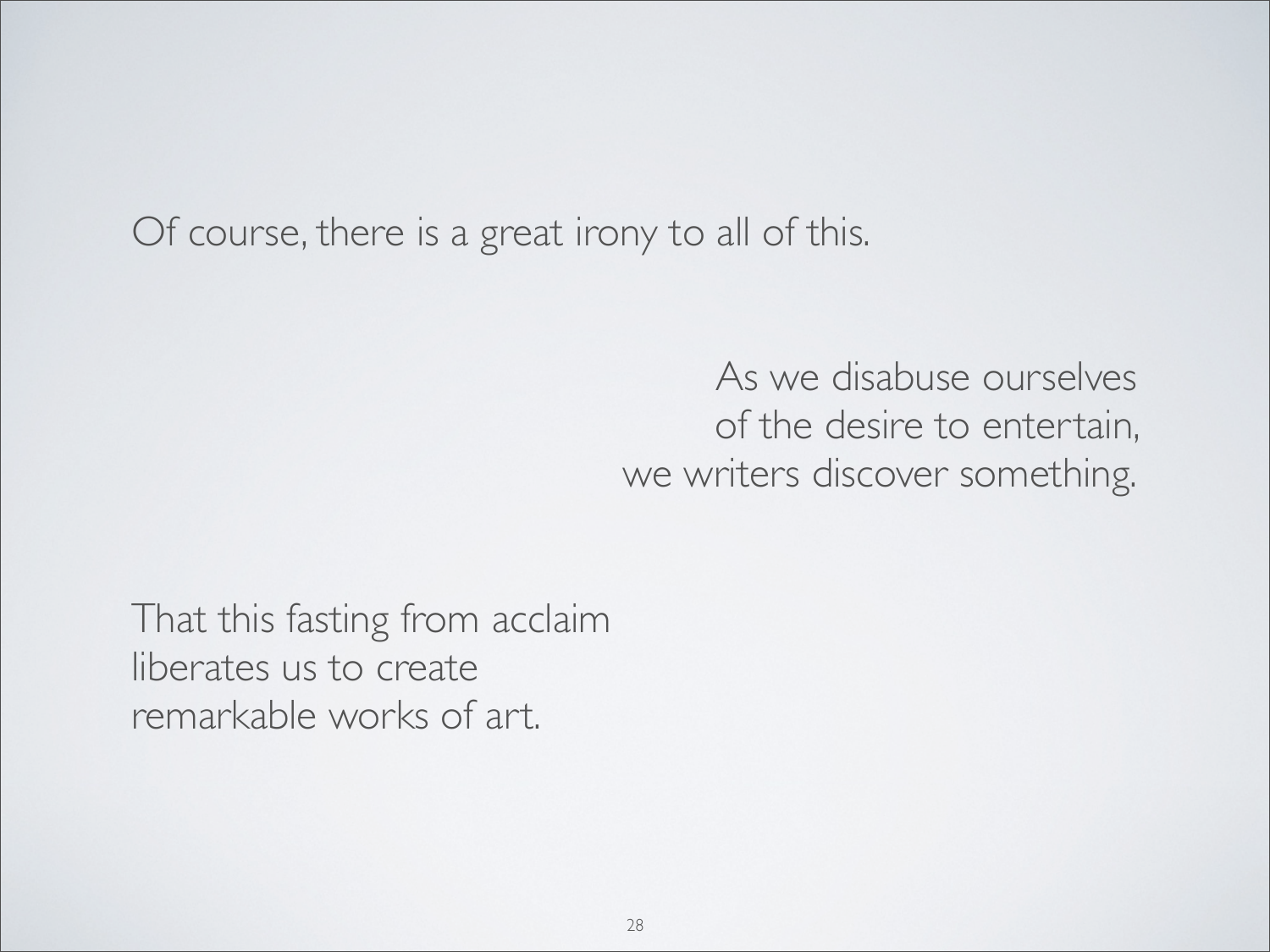And people reward great art.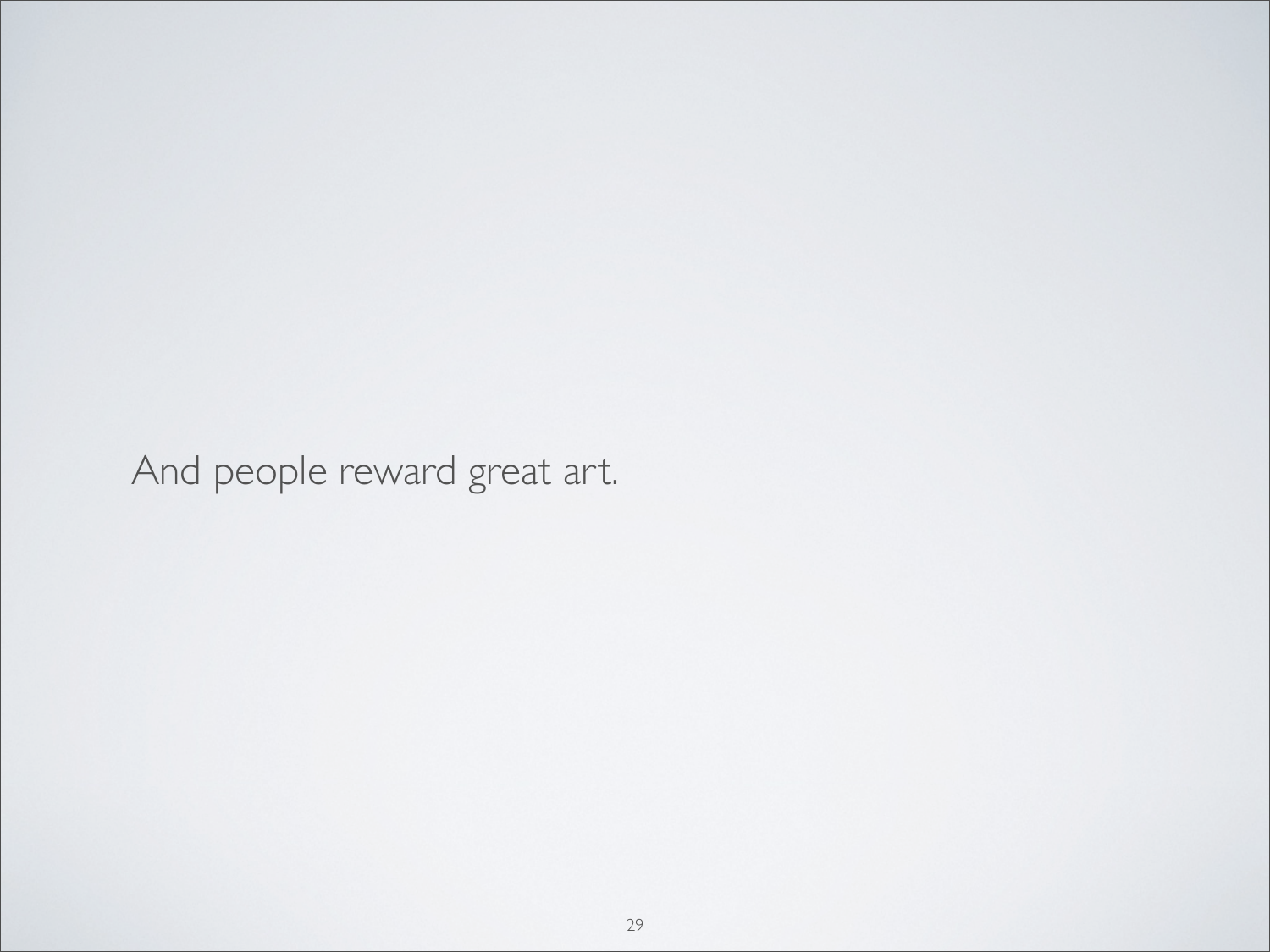Here is the paradox:

As we care less about our audience's affections, more people will be affected by our writing.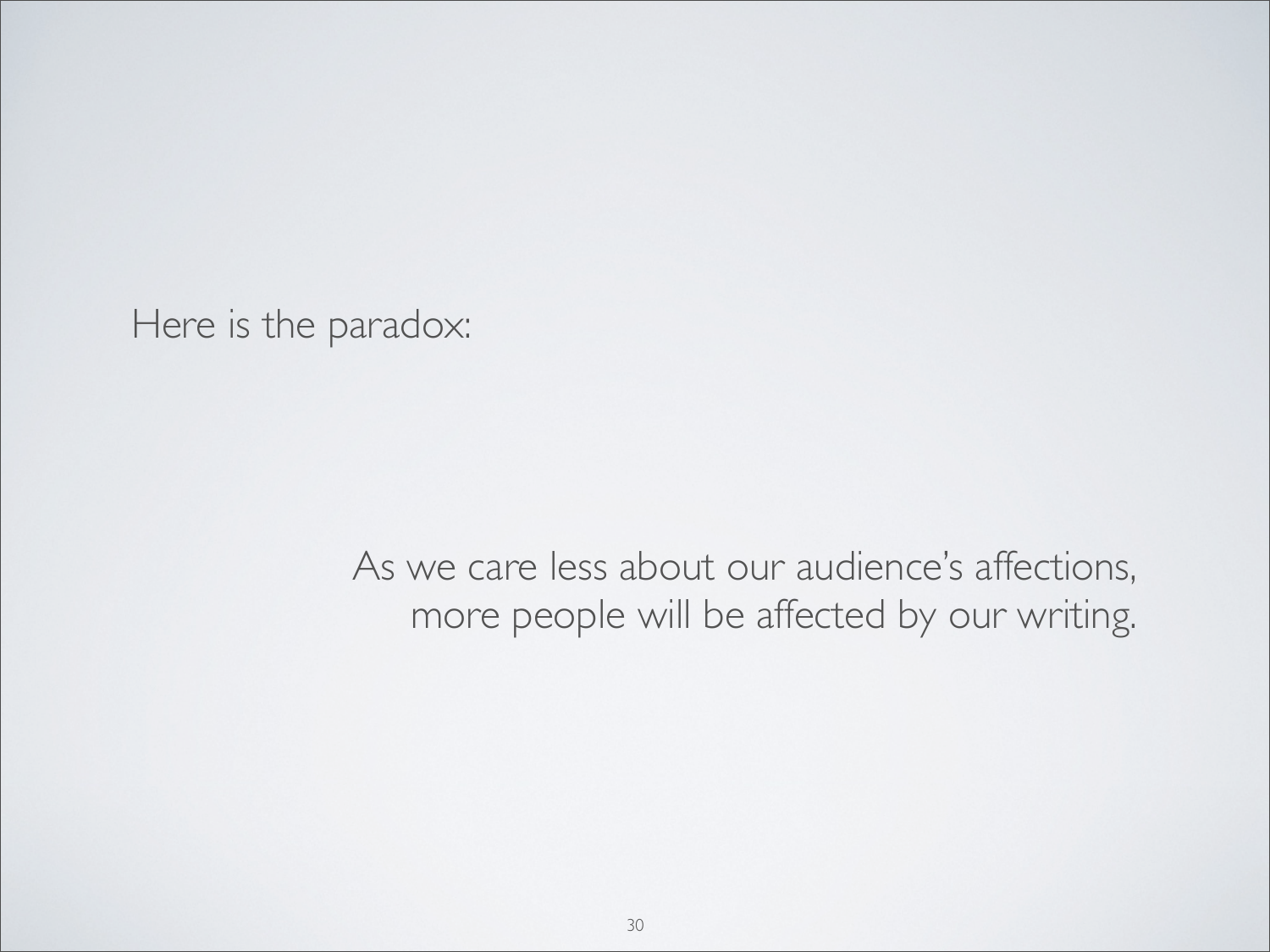They will applaud it. They will venerate it.

And congratulate those responsible.

**Some day.**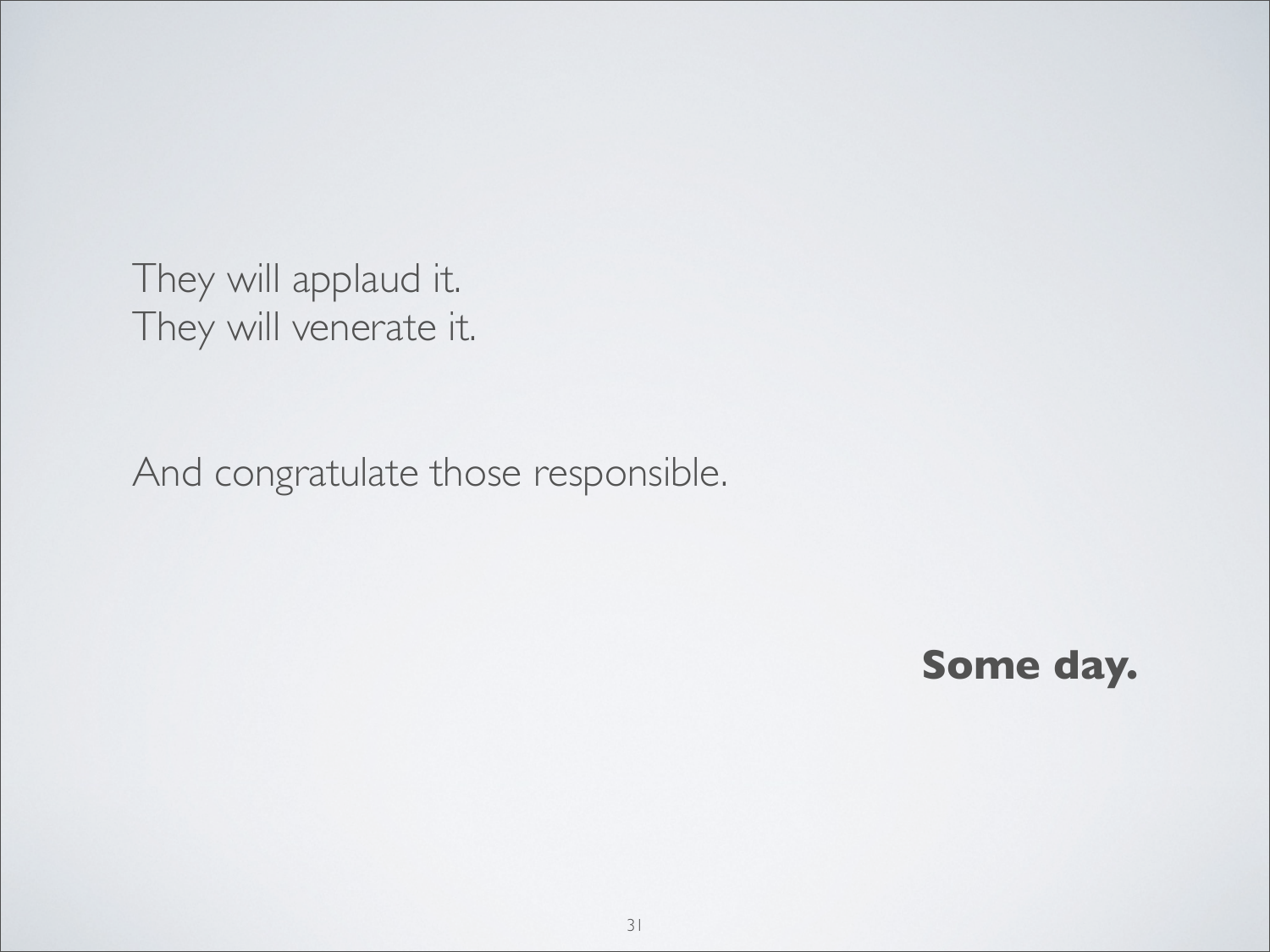## Until then, you and I are not excused from creating.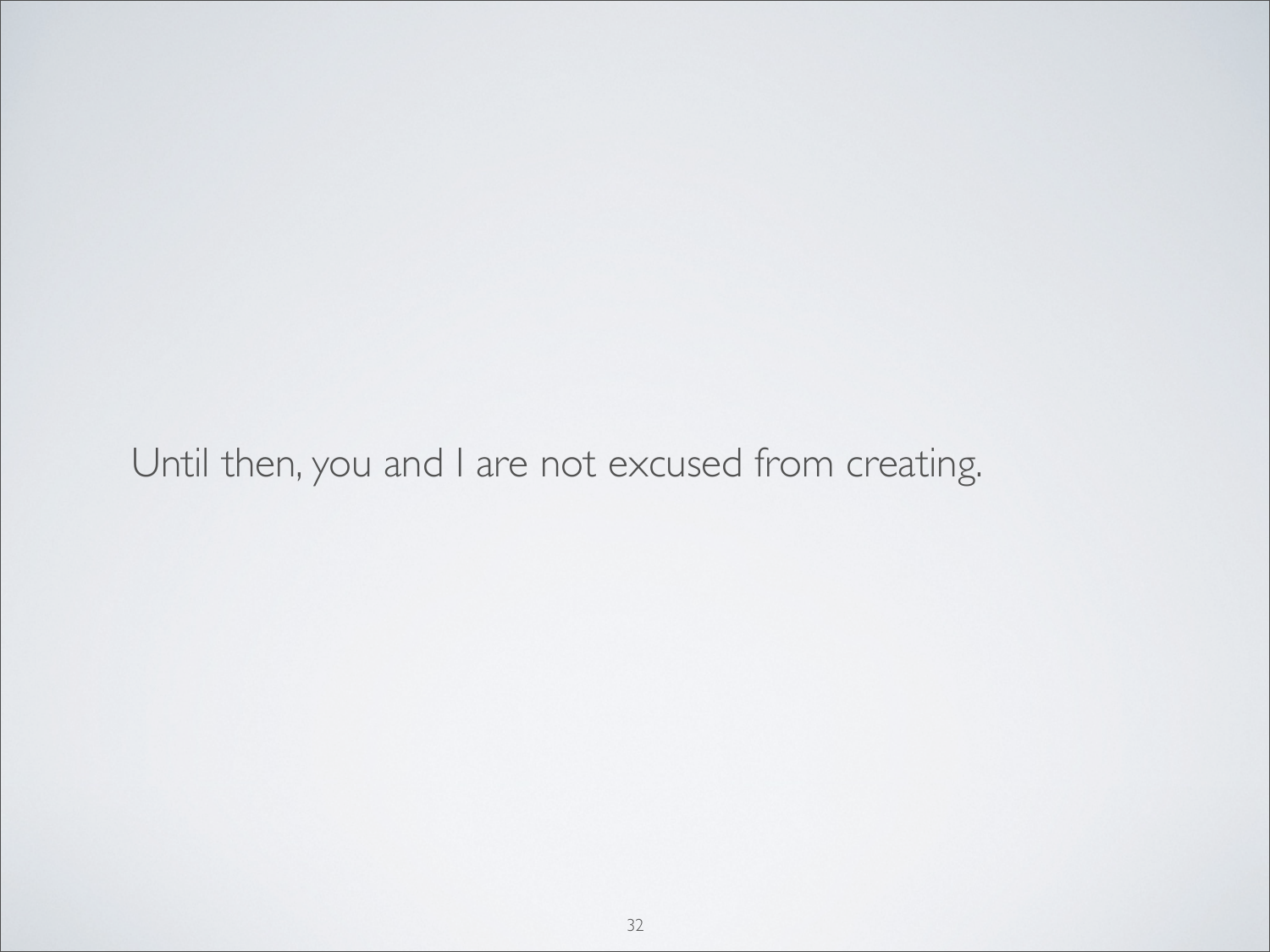# <span id="page-32-0"></span>BEGINNING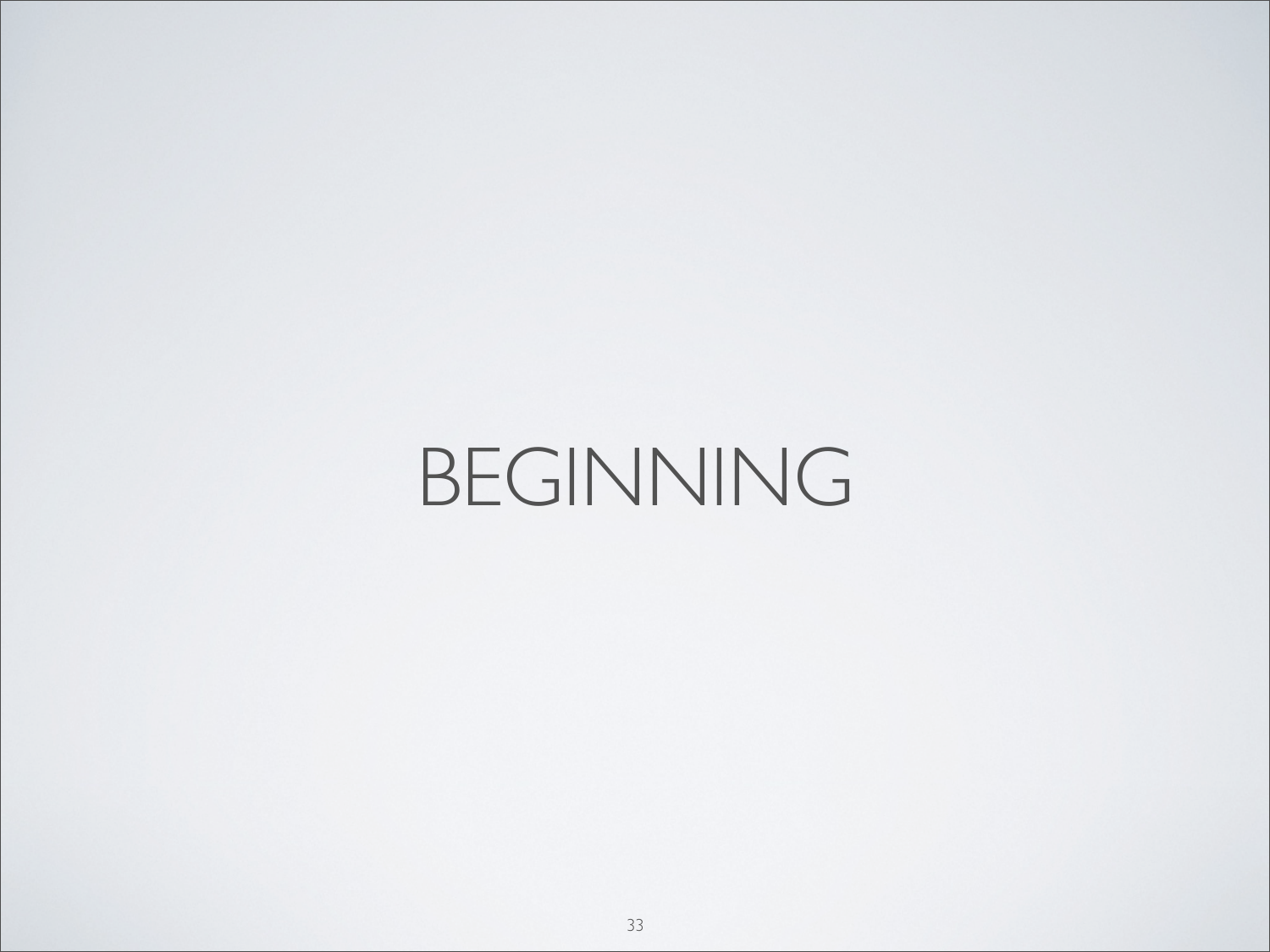It's time.

To dream boldly and imagine impossibilities. To conjure up words and phrases the world is waiting to hear.

To turn off email and stop checking blog stats. To stop worrying. And just write.

**It's time to begin.**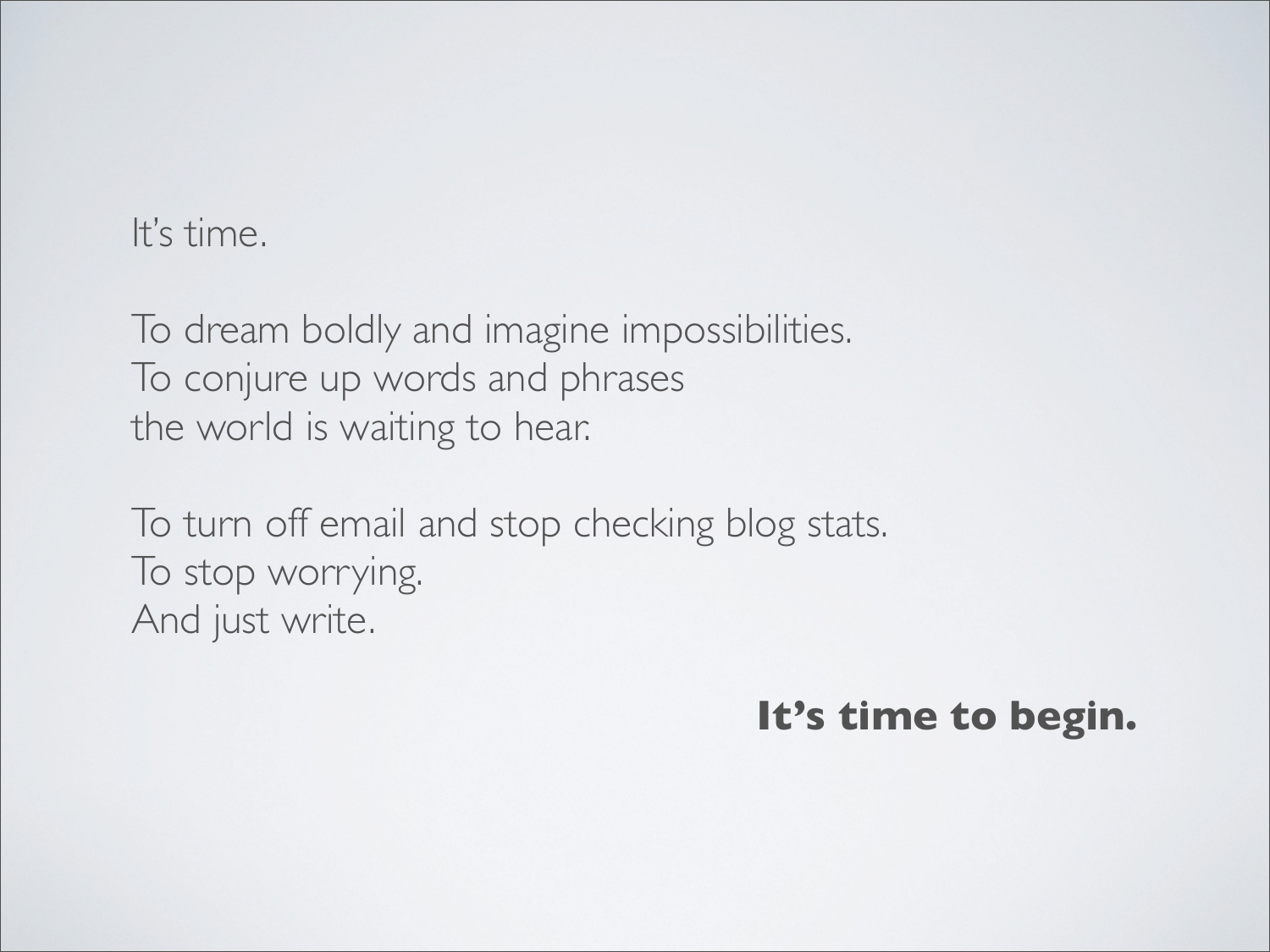This is not up to you.

This whole process of getting discovered and becoming famous.

Of being revered for your wit and profundity.

It's not your call.

**Your job is to show up.**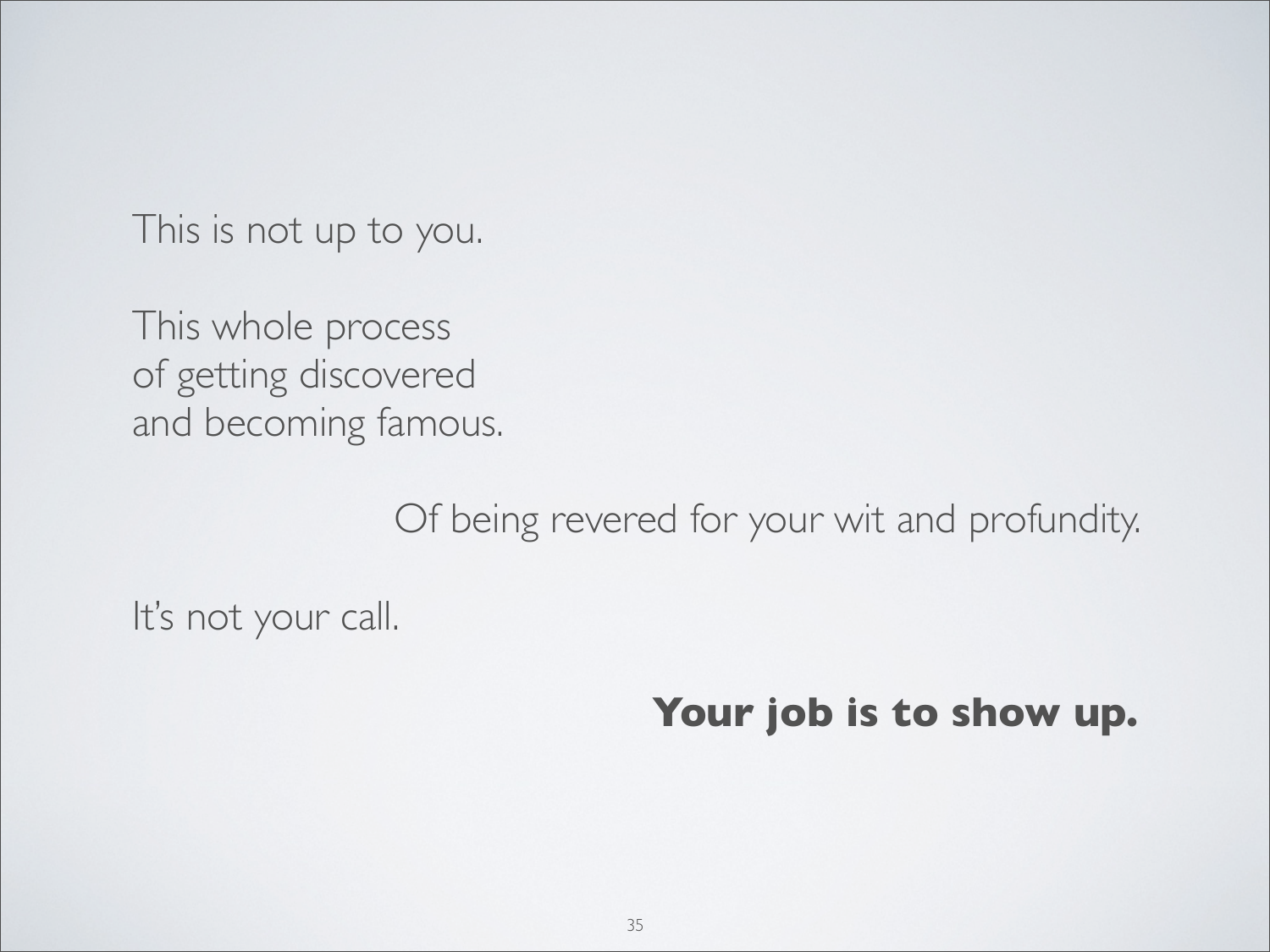We only have today.

That is all we are *ever* promised.

### **And today, we must write**.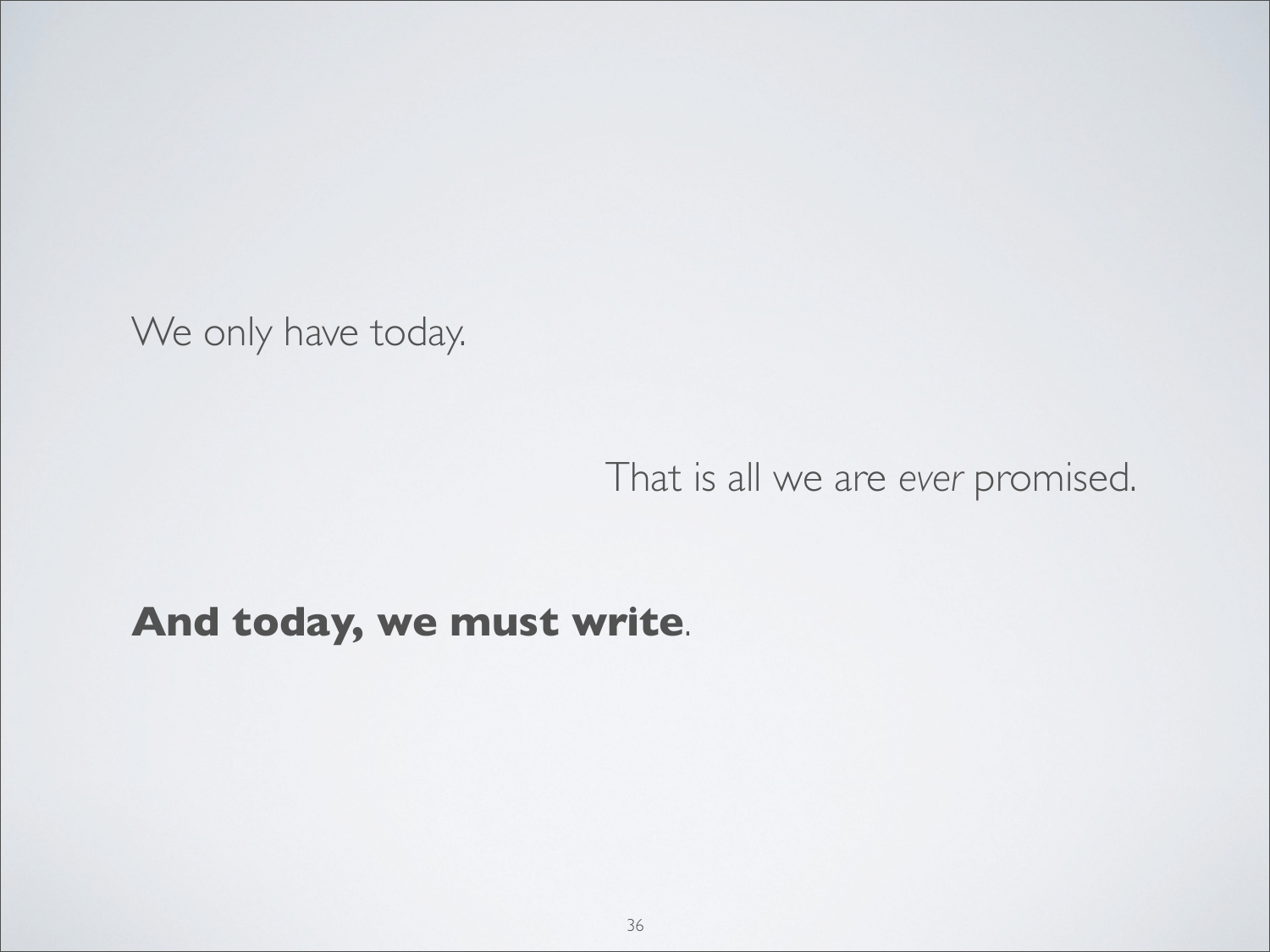## The real writer within you is waiting.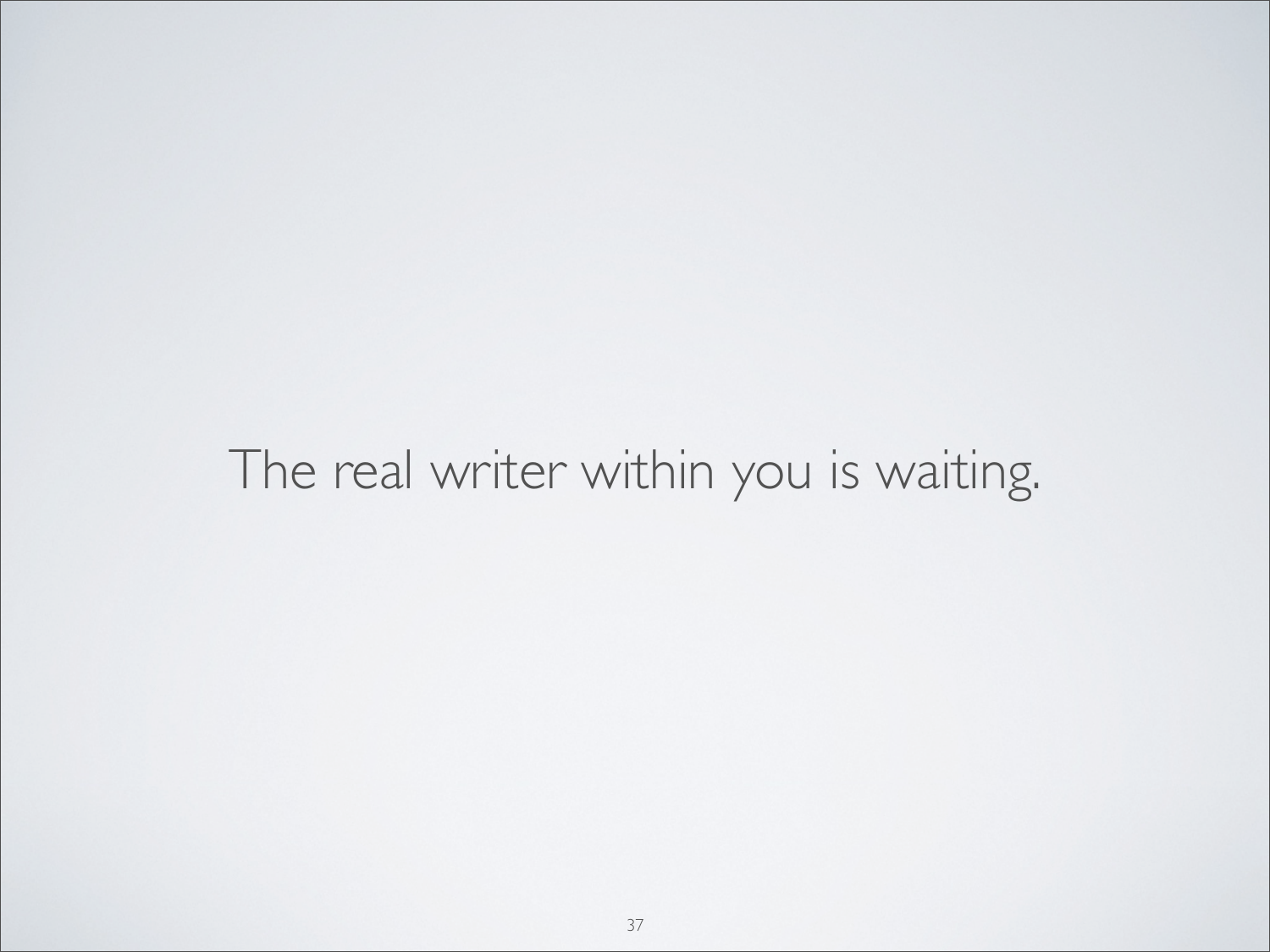# FINALE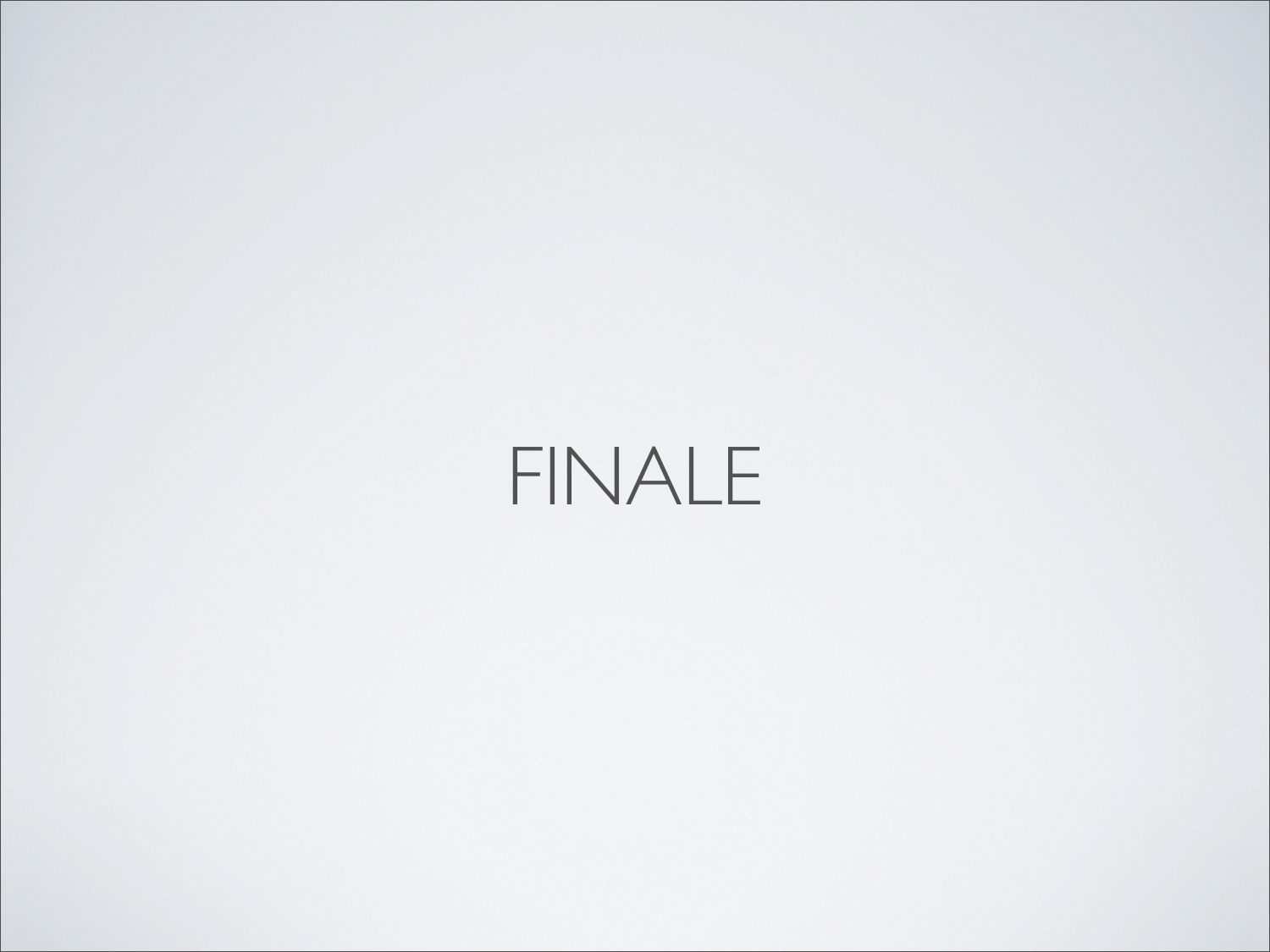### TAKING THE NEXT STEP

<span id="page-38-0"></span>This is *but one* manifesto. There is another stirring somewhere inside of you. It is up to *you* to write it.

### **I hope you will.**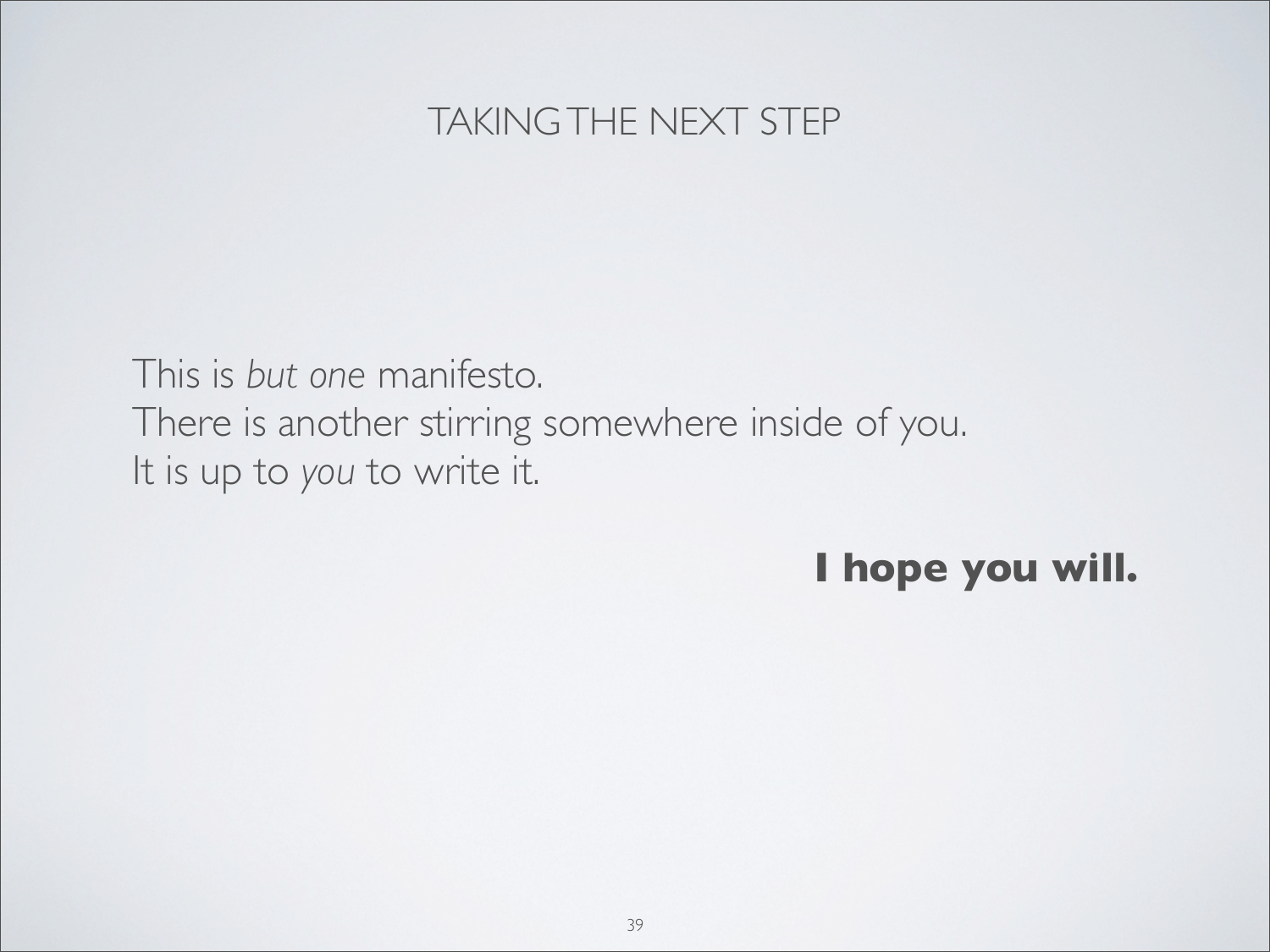## JOIN THE COMMUNITY

<span id="page-39-0"></span>To find out more about *The Writer's Manifesto* and how you can get involved in this community of writers, misfits, and creatives committed to the craft,

### **[visit this page.](http://goinswriter.com/writers-manifesto/)**

Or copy and paste this address in your browser: Goinswriter.com/writers-manifesto/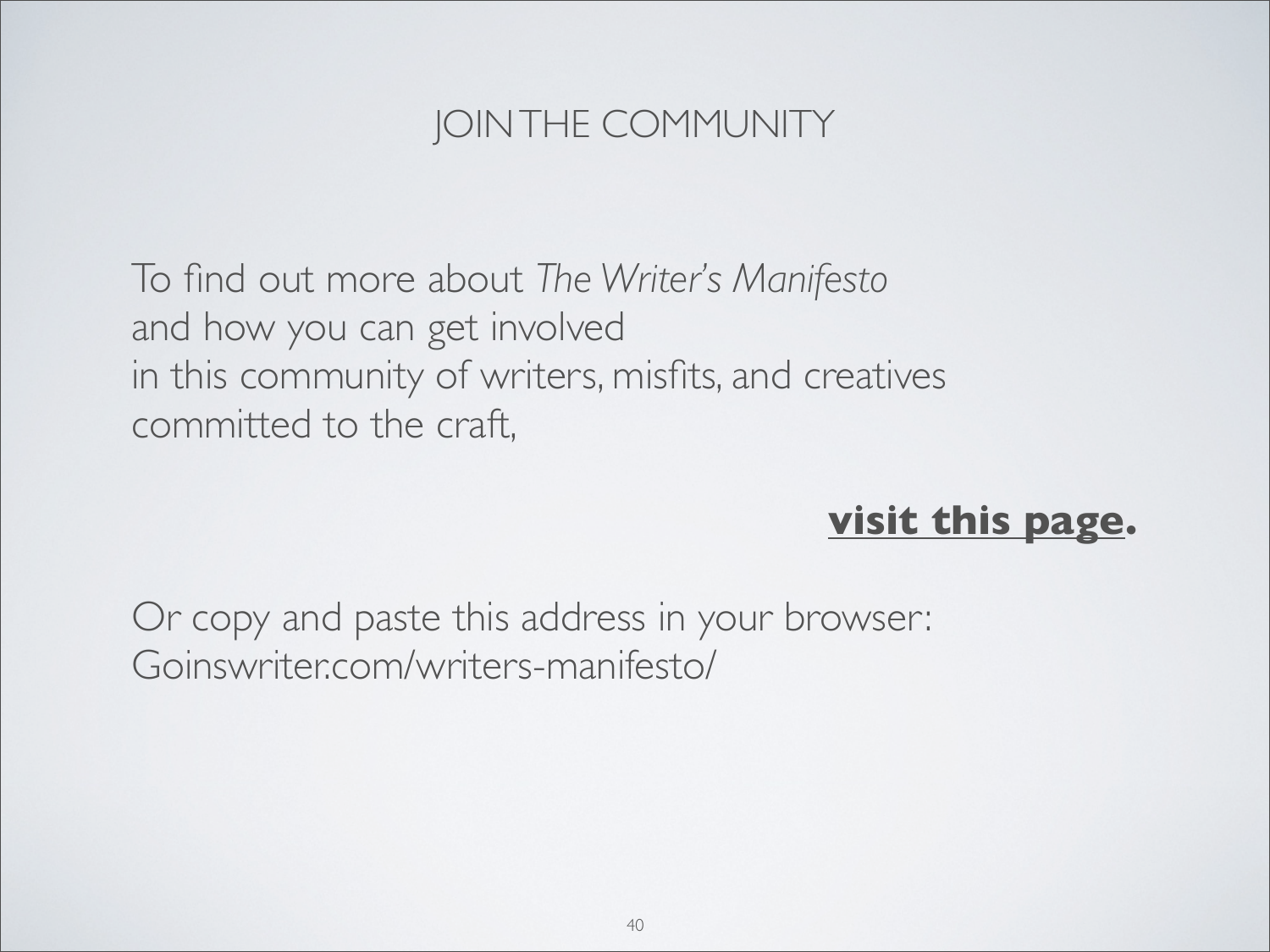### SHARE THIS MANIFESTO

<span id="page-40-0"></span>You are welcome to share this manifesto with anyone and everyone.

I only ask that you do not sell or change it in any way. Here are some ways to share:

## **[Twitter](http://twitter.com/intent/tweet?source=webclient&text=Get+a+free+copy+of+The+Writer) | [Facebook](http://www.facebook.com/sharer/sharer.php?u=http%253A%252F%252Fgoinswriter.com%252Fwriters-manifesto/&t=The+Writers+Manifesto&src=sp) | [Comments](http://goinswriter.com/writers-manifesto/)**

For more ideas on how to share this manifesto and to offer feedback, visit *[The Writer's Manifesto](http://goinswriter.com/writers-manifesto/)* page.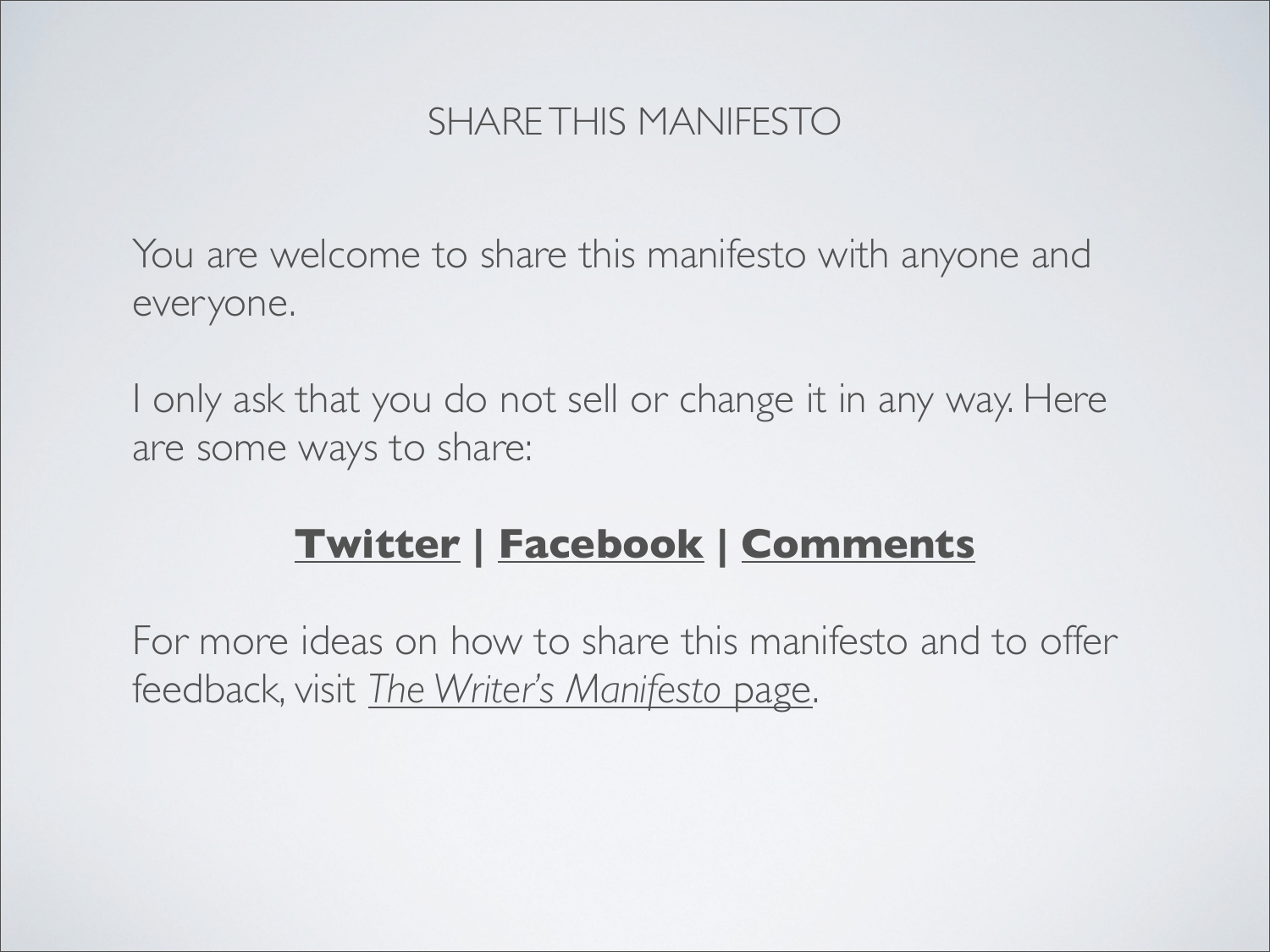# <span id="page-41-0"></span>ACKNOWLEDGMENTS

- Heidi Angell • Nate Eaton
- Kevin DeShazo
- Melissa Brotherton
- Evan Blackerby
- Judy Croome
- Josh Cody
- Keith Jennings
- Keri Welch
- Chase Livingston
- Julie Shreve
- Allyson Latta
- KC Procter
- Michael Hyatt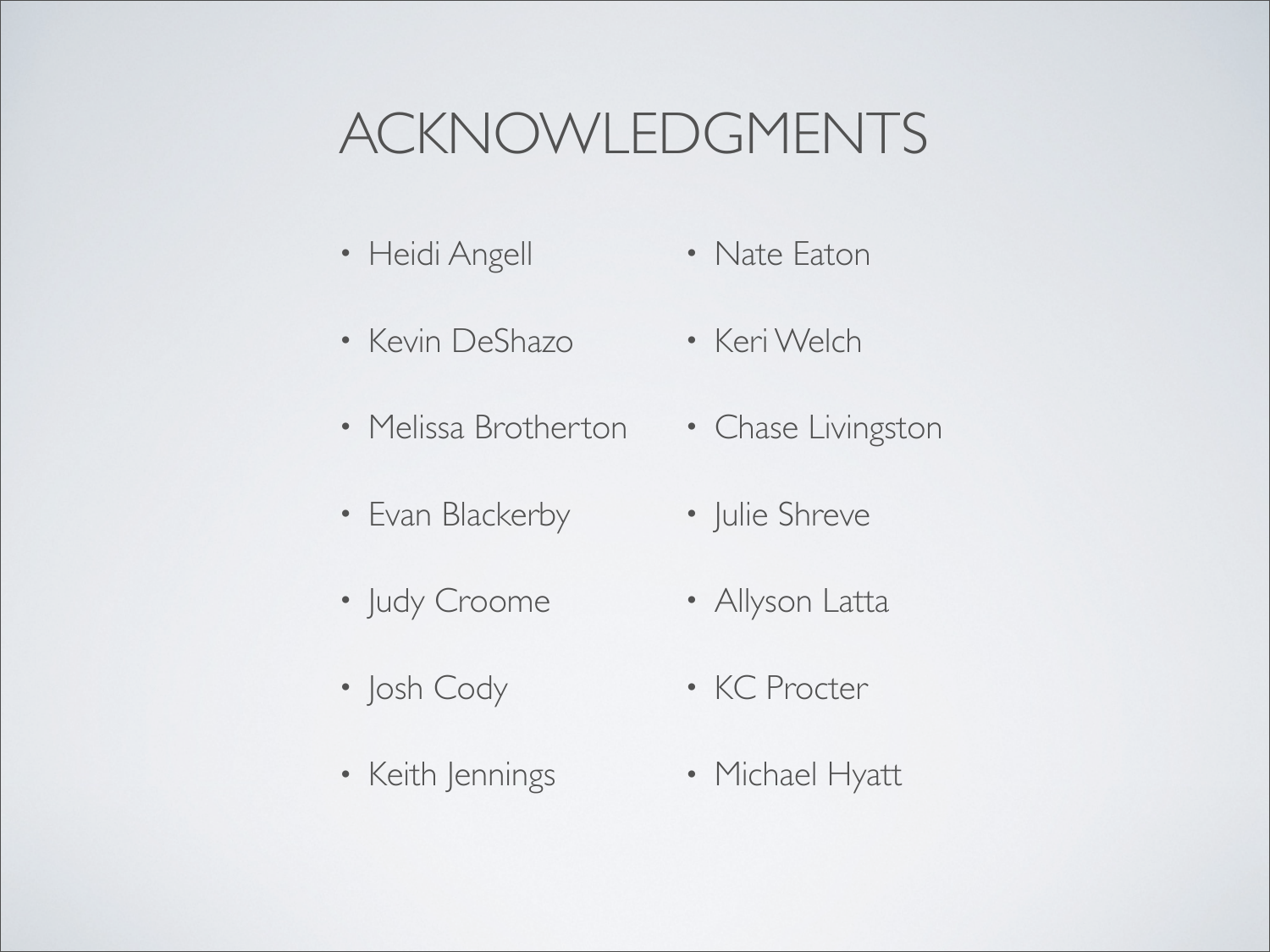# ABOUT THE AUTHOR

<span id="page-42-0"></span>Jeff Goins is a writer, speaker, and idea guy.

He lives in Franklin, Tennessee with his wife, Ashley, and dog, Lyric, and eats just enough Mexican food to be dangerous.

Read more at [Goinswriter.com/](http://goinswriter.com/about) [about.](http://goinswriter.com/about)

Connect with him:

[Email](mailto:jeff.goins@gmail.com) | [Blog](http://goinswriter.com) | [Resources](http://goinswriter.com/resources/) | [Twitter](http://twitter.com/jeffgoins) | [Facebook](http://facebook.com/goinswriter)